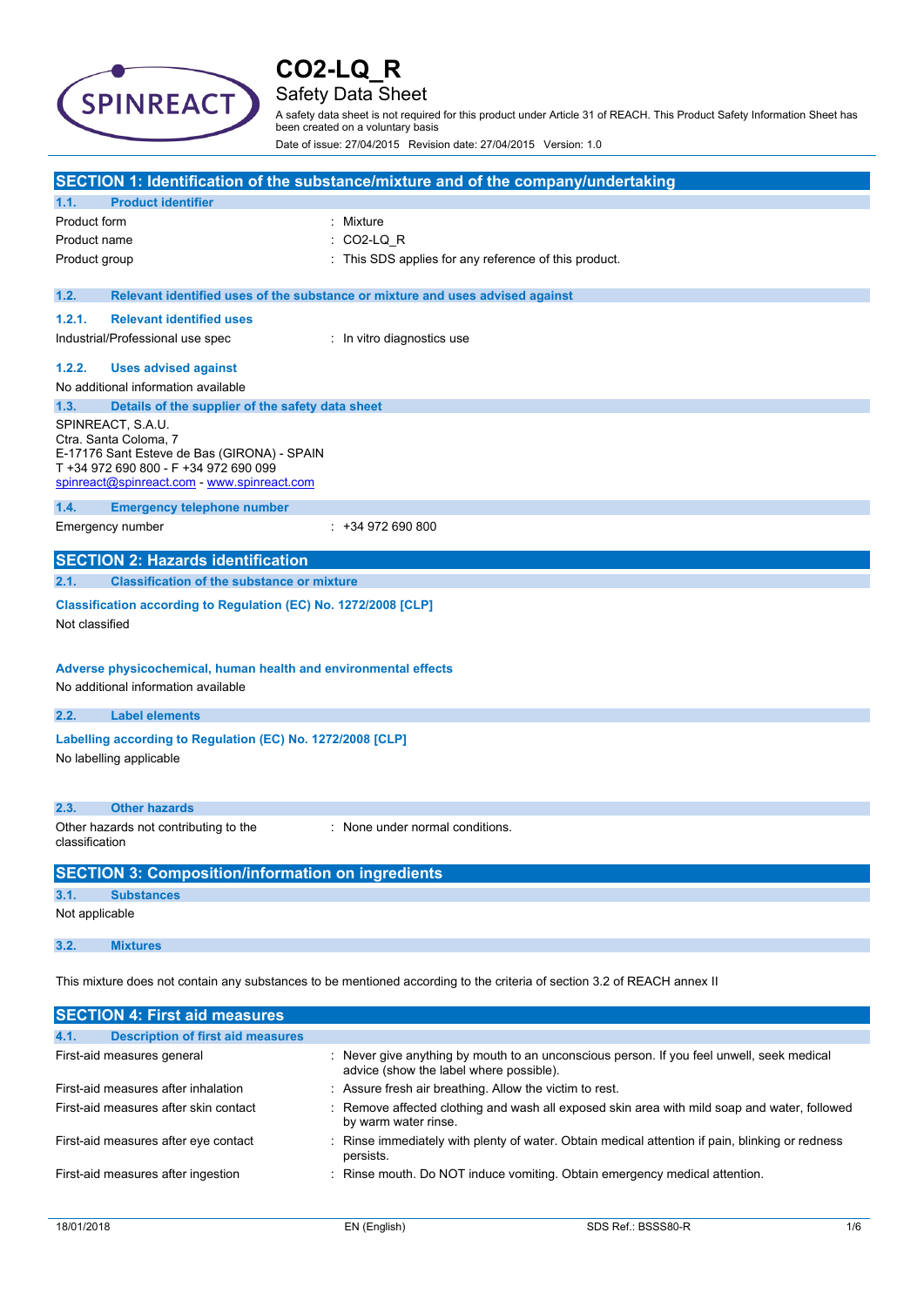## Safety Data Sheet

A safety data sheet is not required for this product under Article 31 of REACH. This Product Safety Information Sheet has been created on a voluntary basis

| 4.2.                                   |                                                           | Most important symptoms and effects, both acute and delayed                                             |                                                                                                                                                                                        |  |
|----------------------------------------|-----------------------------------------------------------|---------------------------------------------------------------------------------------------------------|----------------------------------------------------------------------------------------------------------------------------------------------------------------------------------------|--|
| Symptoms/effects                       |                                                           |                                                                                                         | : Not expected to present a significant hazard under anticipated conditions of normal use.                                                                                             |  |
| 4.3.                                   |                                                           | Indication of any immediate medical attention and special treatment needed                              |                                                                                                                                                                                        |  |
| No additional information available    |                                                           |                                                                                                         |                                                                                                                                                                                        |  |
|                                        | <b>SECTION 5: Firefighting measures</b>                   |                                                                                                         |                                                                                                                                                                                        |  |
| 5.1.                                   | <b>Extinguishing media</b>                                |                                                                                                         |                                                                                                                                                                                        |  |
| Suitable extinguishing media           |                                                           |                                                                                                         | : Foam. Dry powder. Carbon dioxide. Water spray. Sand.                                                                                                                                 |  |
| Unsuitable extinguishing media         |                                                           |                                                                                                         | Do not use a heavy water stream.                                                                                                                                                       |  |
| 5.2.                                   |                                                           | Special hazards arising from the substance or mixture                                                   |                                                                                                                                                                                        |  |
| No additional information available    |                                                           |                                                                                                         |                                                                                                                                                                                        |  |
| 5.3.                                   | <b>Advice for firefighters</b>                            |                                                                                                         |                                                                                                                                                                                        |  |
| Firefighting instructions              |                                                           |                                                                                                         | : Use water spray or fog for cooling exposed containers. Exercise caution when fighting any<br>chemical fire. Prevent fire fighting water from entering the environment.               |  |
| Protection during firefighting         |                                                           |                                                                                                         | Do not enter fire area without proper protective equipment, including respiratory protection.                                                                                          |  |
|                                        | <b>SECTION 6: Accidental release measures</b>             |                                                                                                         |                                                                                                                                                                                        |  |
| 6.1.                                   |                                                           | Personal precautions, protective equipment and emergency procedures                                     |                                                                                                                                                                                        |  |
| 6.1.1.                                 | For non-emergency personnel                               |                                                                                                         |                                                                                                                                                                                        |  |
| Emergency procedures                   |                                                           | Evacuate unnecessary personnel.                                                                         |                                                                                                                                                                                        |  |
| 6.1.2.                                 | For emergency responders                                  |                                                                                                         |                                                                                                                                                                                        |  |
| Protective equipment                   |                                                           | Equip cleanup crew with proper protection.                                                              |                                                                                                                                                                                        |  |
| Emergency procedures                   |                                                           | Ventilate area.                                                                                         |                                                                                                                                                                                        |  |
| 6.2.                                   | <b>Environmental precautions</b>                          |                                                                                                         |                                                                                                                                                                                        |  |
|                                        |                                                           | Prevent entry to sewers and public waters. Notify authorities if liquid enters sewers or public waters. |                                                                                                                                                                                        |  |
| 6.3.                                   |                                                           | Methods and material for containment and cleaning up                                                    |                                                                                                                                                                                        |  |
| Methods for cleaning up                |                                                           | spillage. Store away from other materials.                                                              | : Soak up spills with inert solids, such as clay or diatomaceous earth as soon as possible. Collect                                                                                    |  |
| 6.4.                                   | <b>Reference to other sections</b>                        |                                                                                                         |                                                                                                                                                                                        |  |
|                                        | See Heading 8. Exposure controls and personal protection. |                                                                                                         |                                                                                                                                                                                        |  |
| <b>SECTION 7: Handling and storage</b> |                                                           |                                                                                                         |                                                                                                                                                                                        |  |
| 7.1.                                   | <b>Precautions for safe handling</b>                      |                                                                                                         |                                                                                                                                                                                        |  |
| Precautions for safe handling          |                                                           | of vapour.                                                                                              | Wash hands and other exposed areas with mild soap and water before eating, drinking or<br>smoking and when leaving work. Provide good ventilation in process area to prevent formation |  |
| 7.2.                                   |                                                           | <b>Conditions for safe storage, including any incompatibilities</b>                                     |                                                                                                                                                                                        |  |
| Storage conditions                     |                                                           |                                                                                                         | : Keep only in the original container in a cool, well ventilated place away from : Heat sources.<br>Keep container closed when not in use.                                             |  |
| Incompatible products                  |                                                           |                                                                                                         | Strong bases. Strong acids.                                                                                                                                                            |  |
| Incompatible materials                 |                                                           | Sources of ignition. Direct sunlight.                                                                   |                                                                                                                                                                                        |  |
| <b>Specific end use(s)</b><br>7.3.     |                                                           |                                                                                                         |                                                                                                                                                                                        |  |
| No additional information available    |                                                           |                                                                                                         |                                                                                                                                                                                        |  |
|                                        |                                                           | <b>SECTION 8: Exposure controls/personal protection</b>                                                 |                                                                                                                                                                                        |  |
| 8.1.<br><b>Control parameters</b>      |                                                           |                                                                                                         |                                                                                                                                                                                        |  |
| Sodium azide (26628-22-8)              |                                                           |                                                                                                         |                                                                                                                                                                                        |  |
| EU<br>Local name                       |                                                           |                                                                                                         | Sodium azide                                                                                                                                                                           |  |
| EU                                     |                                                           | IOELV TWA (mg/m <sup>3</sup> )                                                                          | $0.1 \,\mathrm{mg/m^3}$                                                                                                                                                                |  |
| ᄗ                                      |                                                           |                                                                                                         | $0.2$ malm <sup>3</sup>                                                                                                                                                                |  |

| EU    | IOELV STEL (mg/m <sup>3</sup> ) | $0.3 \text{ ma/m}^3$                                   |
|-------|---------------------------------|--------------------------------------------------------|
| EU    | <b>Notes</b>                    | Skin                                                   |
| Spain | Local name                      | Azida de sodio (Aziduro de sodio; Trinitruro de sodio) |
| Spain | $VLA-ED (ma/m3)$                | 0.1 mg/m <sup>3</sup> Vía dérmica, VLI                 |
| Spain | $VLA-EC$ (mg/m <sup>3</sup> )   | 0.3 mg/m <sup>3</sup> Vía dérmica, VLI                 |
| Spain | <b>Notes</b>                    | vía dérmica. VLI                                       |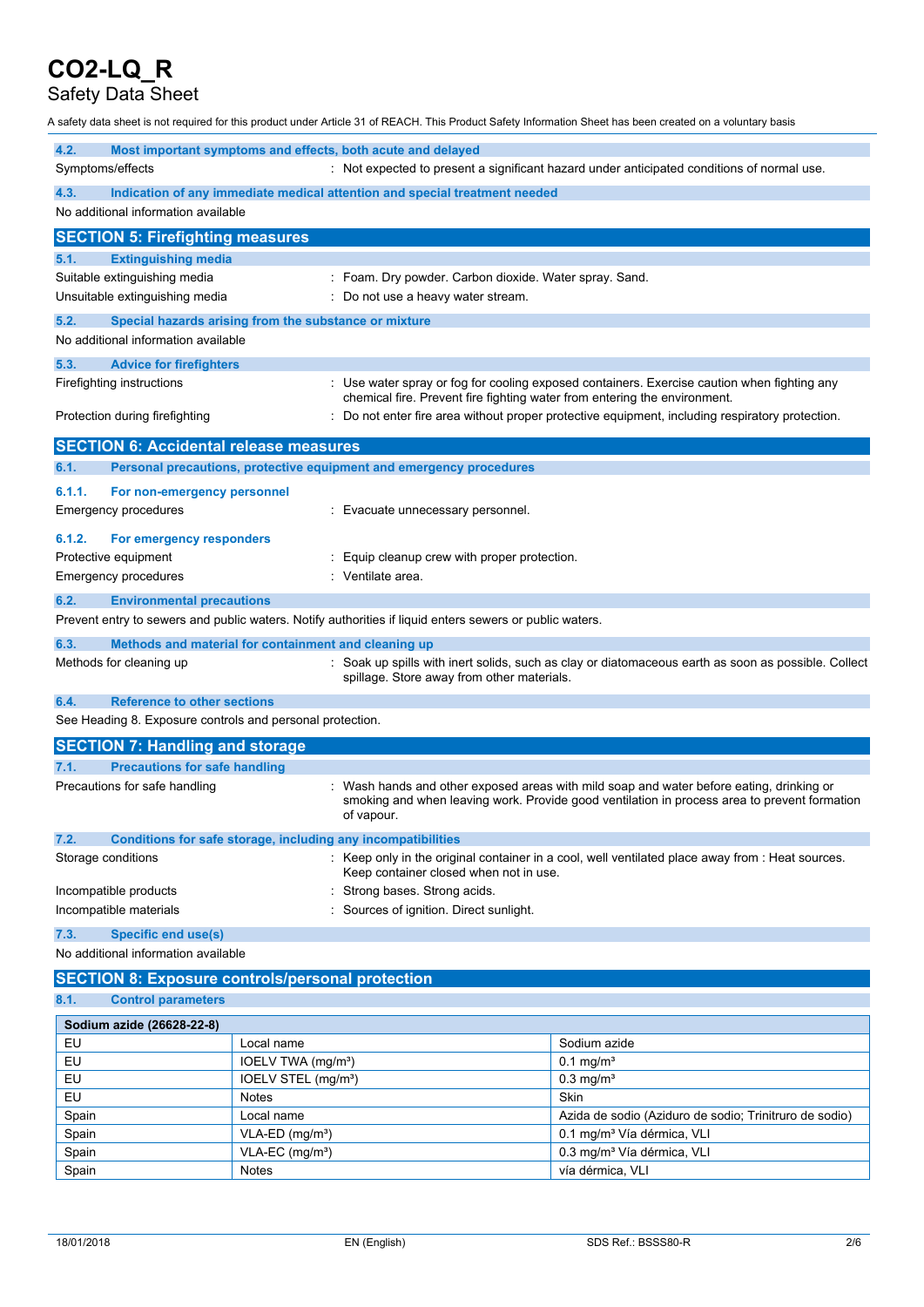## Safety Data Sheet

A safety data sheet is not required for this product under Article 31 of REACH. This Product Safety Information Sheet has been created on a voluntary basis

#### **8.2. Exposure controls**

#### **Personal protective equipment:**

Avoid all unnecessary exposure.

#### **Hand protection:**

Wear protective gloves.

#### **Eye protection:**

Chemical goggles or safety glasses

#### **Respiratory protection:**

Wear appropriate mask

#### **Other information:**

Do not eat, drink or smoke during use.

| <b>SECTION 9: Physical and chemical properties</b>            |                   |  |  |
|---------------------------------------------------------------|-------------------|--|--|
| Information on basic physical and chemical properties<br>9.1. |                   |  |  |
| Physical state                                                | : Liquid          |  |  |
| Colour                                                        | Pale yellow.      |  |  |
| Odour                                                         | Odorless.         |  |  |
| Odour threshold                                               | No data available |  |  |
| pН                                                            | No data available |  |  |
| Relative evaporation rate (butylacetate=1)                    | No data available |  |  |
| Melting point                                                 | No data available |  |  |
| Freezing point                                                | No data available |  |  |
| Boiling point                                                 | No data available |  |  |
| Flash point                                                   | No data available |  |  |
| Auto-ignition temperature                                     | No data available |  |  |
| Decomposition temperature                                     | No data available |  |  |
| Flammability (solid, gas)                                     | Non flammable.    |  |  |
| Vapour pressure                                               | No data available |  |  |
| Relative vapour density at 20 °C                              | No data available |  |  |
| Relative density                                              | No data available |  |  |
| Solubility                                                    | No data available |  |  |
| Log Pow                                                       | No data available |  |  |
| Viscosity, kinematic                                          | No data available |  |  |
| Viscosity, dynamic                                            | No data available |  |  |
| <b>Explosive properties</b>                                   | No data available |  |  |
| Oxidising properties                                          | No data available |  |  |
| <b>Explosive limits</b>                                       | No data available |  |  |
| <b>Other information</b><br>9.2.                              |                   |  |  |
| No additional information available                           |                   |  |  |
| <b>SECTION 10: Stability and reactivity</b>                   |                   |  |  |
| 10.1.<br><b>Reactivity</b>                                    |                   |  |  |
| No additional information available                           |                   |  |  |
| 10.2.<br><b>Chemical stability</b>                            |                   |  |  |
| Not established.                                              |                   |  |  |
| 10.3.<br><b>Possibility of hazardous reactions</b>            |                   |  |  |
| Not established.                                              |                   |  |  |

#### **10.4. Conditions to avoid**

Direct sunlight. Extremely high or low temperatures.

#### **10.5. Incompatible materials**

Not known when used appropiately.

### No hazardous decomposition products known.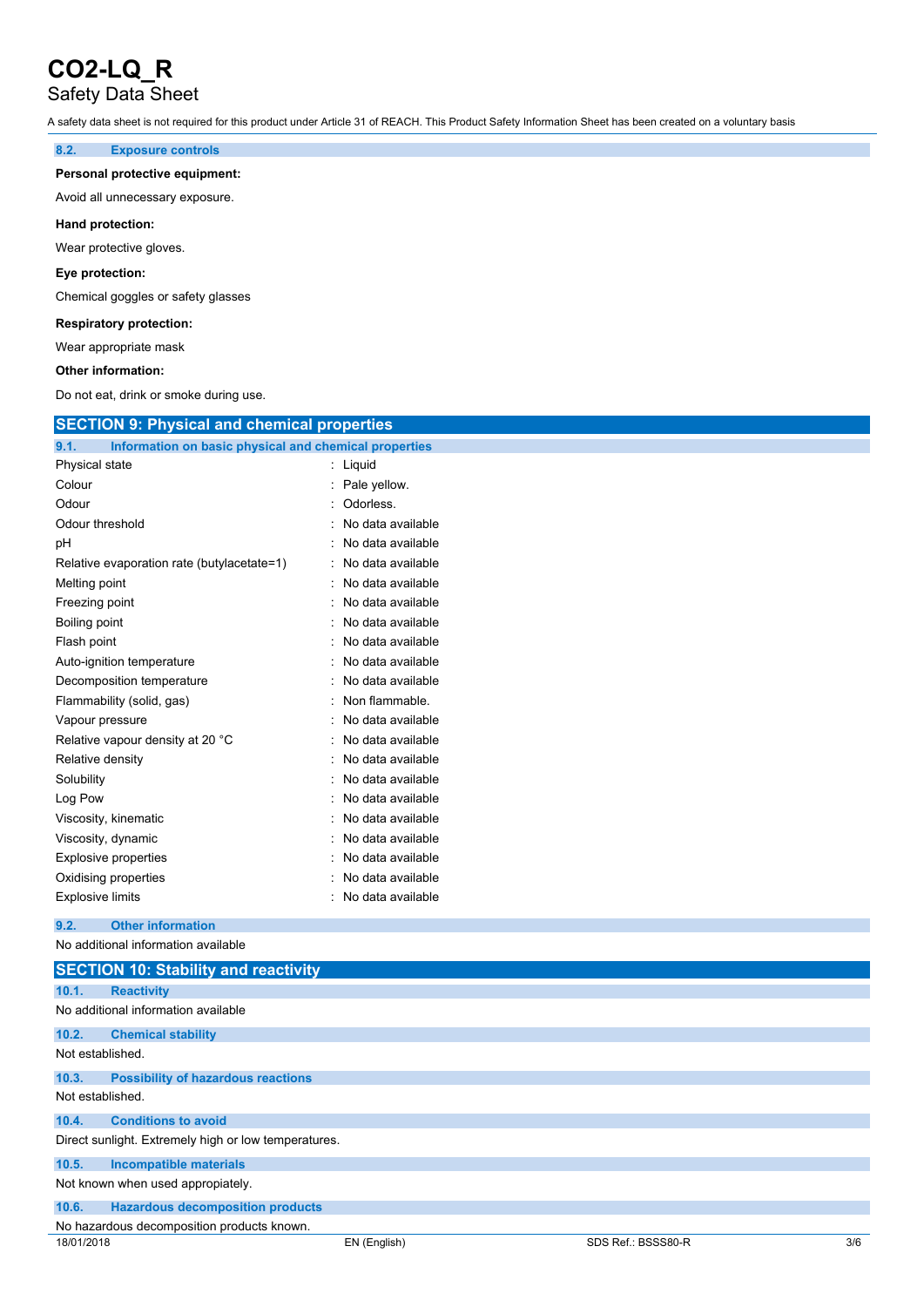Safety Data Sheet

A safety data sheet is not required for this product under Article 31 of REACH. This Product Safety Information Sheet has been created on a voluntary basis

| <b>SECTION 11: Toxicological information</b>           |                                                                     |  |
|--------------------------------------------------------|---------------------------------------------------------------------|--|
| 11.1.<br>Information on toxicological effects          |                                                                     |  |
| Acute toxicity (oral)                                  | : Not classified                                                    |  |
| Acute toxicity (dermal)                                | Not classified                                                      |  |
| Acute toxicity (inhalation)                            | Not classified                                                      |  |
| Skin corrosion/irritation                              | Not classified                                                      |  |
| Additional information                                 | Based on available data, the classification criteria are not met    |  |
| Serious eye damage/irritation                          | Not classified                                                      |  |
| Additional information                                 | Based on available data, the classification criteria are not met    |  |
| Respiratory or skin sensitisation                      | Not classified                                                      |  |
| Additional information                                 | Based on available data, the classification criteria are not met    |  |
| Germ cell mutagenicity                                 | Not classified<br>$\cdot$                                           |  |
| Additional information                                 | Based on available data, the classification criteria are not met    |  |
| Carcinogenicity                                        | Not classified                                                      |  |
| Additional information                                 | Based on available data, the classification criteria are not met    |  |
| Reproductive toxicity                                  | Not classified                                                      |  |
| Additional information                                 | Based on available data, the classification criteria are not met    |  |
| STOT-single exposure                                   | Not classified                                                      |  |
| Additional information                                 | Based on available data, the classification criteria are not met    |  |
| STOT-repeated exposure                                 | Not classified                                                      |  |
| Additional information                                 | Based on available data, the classification criteria are not met    |  |
| Aspiration hazard                                      | Not classified                                                      |  |
| Additional information                                 | Based on available data, the classification criteria are not met    |  |
| Potential adverse human health effects and<br>symptoms | : Based on available data, the classification criteria are not met. |  |

| <b>SECTION 12: Ecological information</b> |                  |  |  |
|-------------------------------------------|------------------|--|--|
| 12.1.<br><b>Toxicity</b>                  |                  |  |  |
| Acute aquatic toxicity                    | : Not classified |  |  |
| Chronic aquatic toxicity                  | : Not classified |  |  |

| <b>Persistence and degradability</b><br>12.2.      |                                                                           |  |  |
|----------------------------------------------------|---------------------------------------------------------------------------|--|--|
| CO2-LQ_R                                           |                                                                           |  |  |
| Persistence and degradability                      | Not established.                                                          |  |  |
| 12.3.<br><b>Bioaccumulative potential</b>          |                                                                           |  |  |
| <b>CO2-LQ_R</b>                                    |                                                                           |  |  |
| Bioaccumulative potential                          | Not established.                                                          |  |  |
| <b>Mobility in soil</b><br>12.4.                   |                                                                           |  |  |
| No additional information available                |                                                                           |  |  |
| 12.5.<br><b>Results of PBT and vPvB assessment</b> |                                                                           |  |  |
| No additional information available                |                                                                           |  |  |
| <b>Other adverse effects</b><br>12.6.              |                                                                           |  |  |
| Additional information                             | : Avoid release to the environment.                                       |  |  |
| <b>SECTION 13: Disposal considerations</b>         |                                                                           |  |  |
| <b>Waste treatment methods</b><br>13.1.            |                                                                           |  |  |
| Product/Packaging disposal recommendations         | : Dispose in a safe manner in accordance with local/national regulations. |  |  |
| Ecology - waste materials                          | : Avoid release to the environment.                                       |  |  |
| <b>SECTION 14: Transport information</b>           |                                                                           |  |  |
| In accordance with ADR / RID / IMDG / IATA / ADN   |                                                                           |  |  |
| 14.1.<br><b>UN number</b>                          |                                                                           |  |  |
| UN-No. (ADR)                                       | : Not applicable                                                          |  |  |
| 18/01/2018                                         | SDS Ref.: BSSS80-R<br>4/6<br>EN (English)                                 |  |  |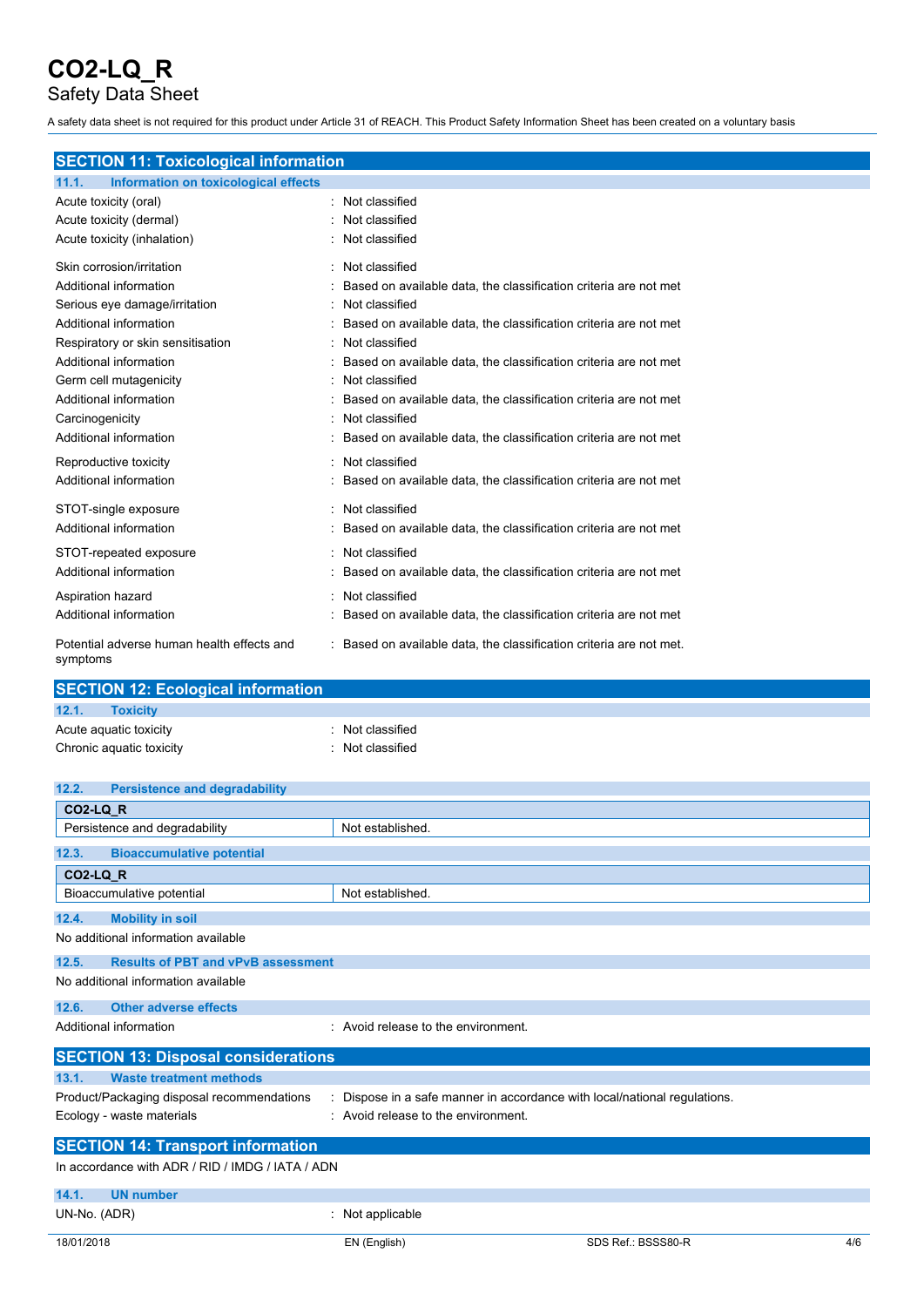## Safety Data Sheet

A safety data sheet is not required for this product under Article 31 of REACH. This Product Safety Information Sheet has been created on a voluntary basis

| UN-No. (IMDG)                                                               | Not applicable                                                                                 |  |
|-----------------------------------------------------------------------------|------------------------------------------------------------------------------------------------|--|
| UN-No. (IATA)                                                               | Not applicable                                                                                 |  |
| UN-No. (ADN)                                                                | Not applicable                                                                                 |  |
| UN-No. (RID)                                                                | Not applicable                                                                                 |  |
| 14.2.                                                                       |                                                                                                |  |
| <b>UN proper shipping name</b>                                              |                                                                                                |  |
| Proper Shipping Name (ADR)                                                  | Not applicable                                                                                 |  |
| Proper Shipping Name (IMDG)                                                 | Not applicable                                                                                 |  |
| Proper Shipping Name (IATA)                                                 | Not applicable                                                                                 |  |
| Proper Shipping Name (ADN)                                                  | Not applicable                                                                                 |  |
| Proper Shipping Name (RID)                                                  | Not applicable                                                                                 |  |
| 14.3.<br><b>Transport hazard class(es)</b>                                  |                                                                                                |  |
| <b>ADR</b>                                                                  |                                                                                                |  |
| Transport hazard class(es) (ADR)                                            | : Not applicable                                                                               |  |
|                                                                             |                                                                                                |  |
| <b>IMDG</b>                                                                 |                                                                                                |  |
| Transport hazard class(es) (IMDG)                                           | : Not applicable                                                                               |  |
|                                                                             |                                                                                                |  |
| <b>IATA</b>                                                                 |                                                                                                |  |
| Transport hazard class(es) (IATA)                                           | : Not applicable                                                                               |  |
|                                                                             |                                                                                                |  |
| <b>ADN</b>                                                                  |                                                                                                |  |
| Transport hazard class(es) (ADN)                                            | : Not applicable                                                                               |  |
|                                                                             |                                                                                                |  |
| RID                                                                         |                                                                                                |  |
| Transport hazard class(es) (RID)                                            | : Not applicable                                                                               |  |
|                                                                             |                                                                                                |  |
| 14.4.<br><b>Packing group</b>                                               |                                                                                                |  |
| Packing group (ADR)                                                         | Not applicable                                                                                 |  |
| Packing group (IMDG)                                                        | Not applicable                                                                                 |  |
| Packing group (IATA)                                                        | Not applicable                                                                                 |  |
| Packing group (ADN)                                                         | Not applicable                                                                                 |  |
| Packing group (RID)                                                         | Not applicable                                                                                 |  |
| 14.5.<br><b>Environmental hazards</b>                                       |                                                                                                |  |
| Dangerous for the environment                                               | No<br>÷                                                                                        |  |
| Marine pollutant                                                            | No                                                                                             |  |
| Other information                                                           | : No supplementary information available                                                       |  |
|                                                                             |                                                                                                |  |
| 14.6.<br><b>Special precautions for user</b>                                |                                                                                                |  |
| - Overland transport                                                        |                                                                                                |  |
| No data available                                                           |                                                                                                |  |
|                                                                             |                                                                                                |  |
| - Transport by sea                                                          |                                                                                                |  |
| No data available                                                           |                                                                                                |  |
| - Air transport                                                             |                                                                                                |  |
| No data available                                                           |                                                                                                |  |
|                                                                             |                                                                                                |  |
| - Inland waterway transport                                                 |                                                                                                |  |
| No data available                                                           |                                                                                                |  |
| - Rail transport                                                            |                                                                                                |  |
| No data available                                                           |                                                                                                |  |
|                                                                             |                                                                                                |  |
| 14.7.<br>Transport in bulk according to Annex II of Marpol and the IBC Code |                                                                                                |  |
| Not applicable                                                              |                                                                                                |  |
| <b>SECTION 15: Regulatory information</b>                                   |                                                                                                |  |
| 15.1.                                                                       | Safety, health and environmental regulations/legislation specific for the substance or mixture |  |
|                                                                             |                                                                                                |  |

#### **15.1.1. EU-Regulations**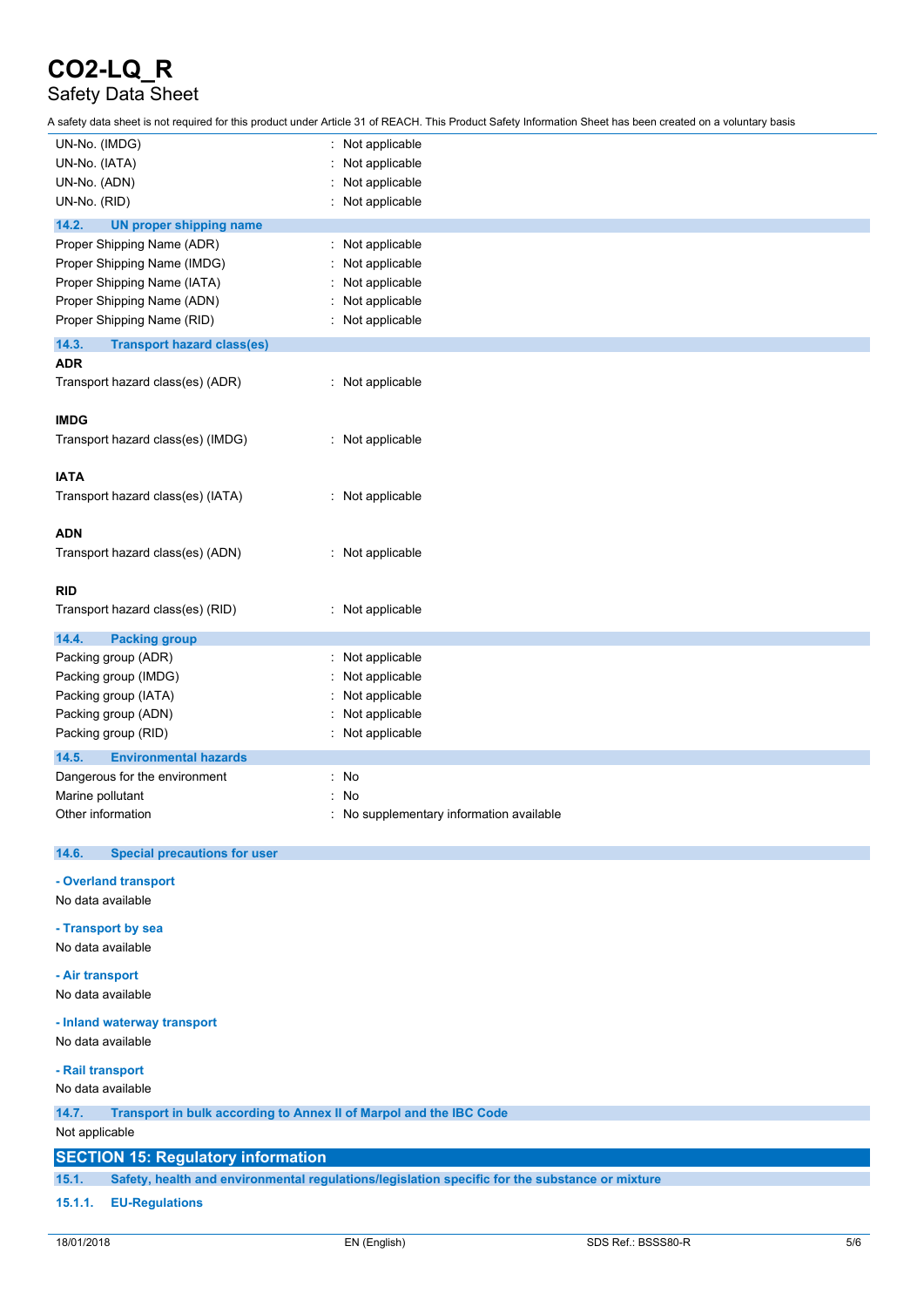## Safety Data Sheet

A safety data sheet is not required for this product under Article 31 of REACH. This Product Safety Information Sheet has been created on a voluntary basis

Contains no REACH substances with Annex XVII restrictions Contains no substance on the REACH candidate list

Contains no REACH Annex XIV substances

#### **15.1.2. National regulations**

No additional information available

#### **15.2. Chemical safety assessment**

No chemical safety assessment has been carried out

#### **SECTION 16: Other information**

A safety data sheet is not required for this product under Article 31 of REACH. This Product Safety Information Sheet has been created on a voluntary basis

| Data sources      | : REGULATION (EC) No 1272/2008 OF THE EUROPEAN PARLIAMENT AND OF THE<br>COUNCIL of 16 December 2008 on classification, labelling and packaging of substances and<br>mixtures, amending and repealing Directives 67/548/EEC and 1999/45/EC, and amending<br>Regulation (EC) No 1907/2006. |
|-------------------|------------------------------------------------------------------------------------------------------------------------------------------------------------------------------------------------------------------------------------------------------------------------------------------|
| Other information | : None.                                                                                                                                                                                                                                                                                  |

#### SDS EU (REACH Annex II)

This information is based on our current knowledge and is intended to describe the product for the purposes of health, safety and environmental requirements only. It should not therefore be<br>construed as guaranteeing any sp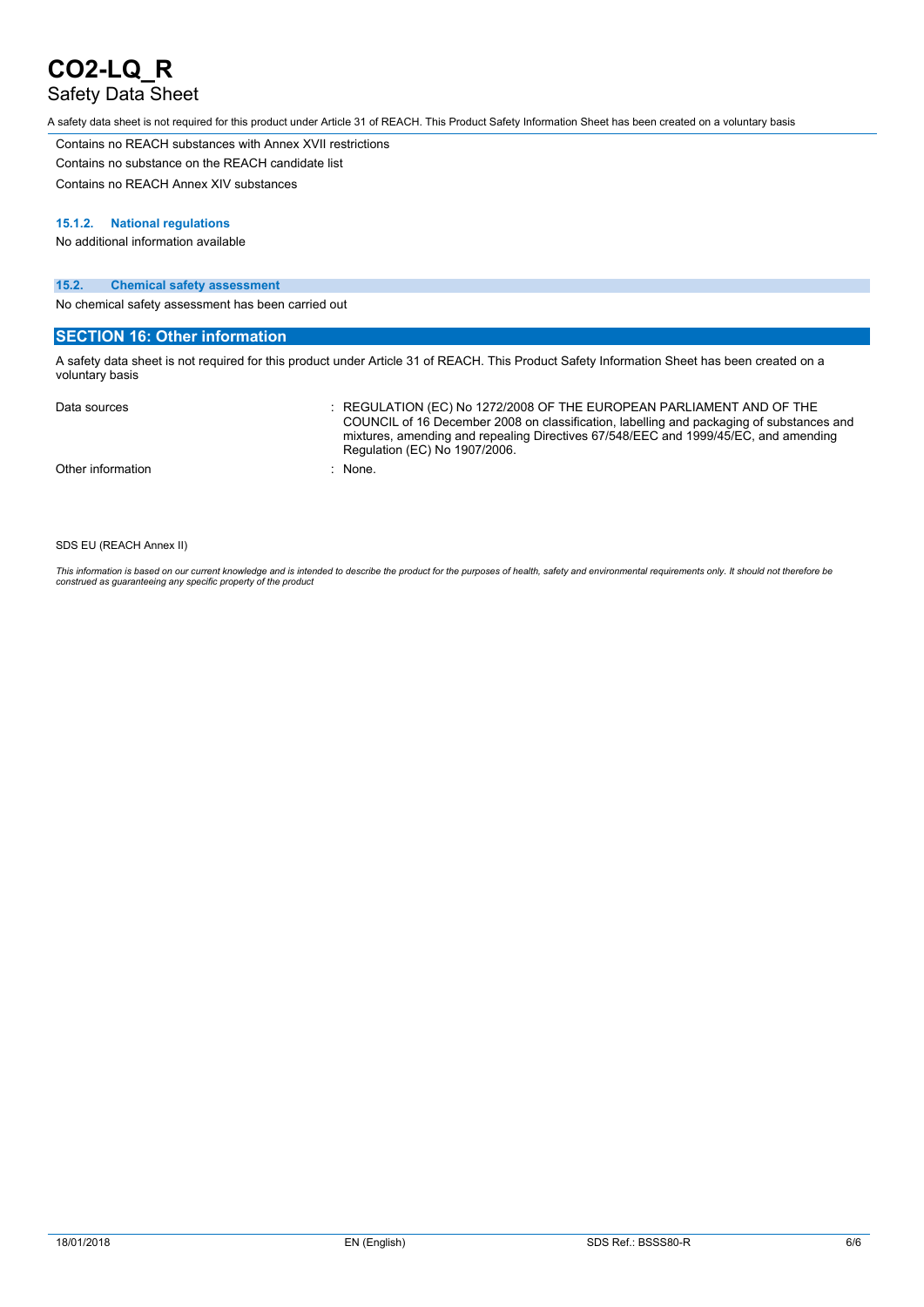

## Safety Data Sheet

A safety data sheet is not required for this product under Article 31 of REACH. This Product Safety Information Sheet has been created on a voluntary basis

Date of issue: 27/04/2015 Revision date: 27/04/2015 Version: 1.0

|                                                                                                                                                                                   |                                                   | SECTION 1: Identification of the substance/mixture and of the company/undertaking |  |
|-----------------------------------------------------------------------------------------------------------------------------------------------------------------------------------|---------------------------------------------------|-----------------------------------------------------------------------------------|--|
| 1.1.                                                                                                                                                                              | <b>Product identifier</b>                         |                                                                                   |  |
| Product form                                                                                                                                                                      |                                                   | : Mixture                                                                         |  |
| Product name                                                                                                                                                                      |                                                   | CO2-LQ CAL                                                                        |  |
| Product group                                                                                                                                                                     |                                                   | This SDS applies for any reference of this product.                               |  |
|                                                                                                                                                                                   |                                                   |                                                                                   |  |
| 1.2.                                                                                                                                                                              |                                                   | Relevant identified uses of the substance or mixture and uses advised against     |  |
| 1.2.1.                                                                                                                                                                            | <b>Relevant identified uses</b>                   |                                                                                   |  |
|                                                                                                                                                                                   | Industrial/Professional use spec                  | : In vitro diagnostics use                                                        |  |
| 1.2.2.                                                                                                                                                                            | <b>Uses advised against</b>                       |                                                                                   |  |
|                                                                                                                                                                                   | No additional information available               |                                                                                   |  |
| 1.3.                                                                                                                                                                              | Details of the supplier of the safety data sheet  |                                                                                   |  |
| SPINREACT, S.A.U.<br>Ctra. Santa Coloma, 7<br>E-17176 Sant Esteve de Bas (GIRONA) - SPAIN<br>T +34 972 690 800 - F +34 972 690 099<br>spinreact@spinreact.com - www.spinreact.com |                                                   |                                                                                   |  |
| 1.4.                                                                                                                                                                              | <b>Emergency telephone number</b>                 |                                                                                   |  |
|                                                                                                                                                                                   | Emergency number                                  | $: +34972690800$                                                                  |  |
|                                                                                                                                                                                   | <b>SECTION 2: Hazards identification</b>          |                                                                                   |  |
| 2.1.                                                                                                                                                                              | <b>Classification of the substance or mixture</b> |                                                                                   |  |
| Classification according to Regulation (EC) No. 1272/2008 [CLP]<br>Not classified                                                                                                 |                                                   |                                                                                   |  |
| Adverse physicochemical, human health and environmental effects<br>No additional information available                                                                            |                                                   |                                                                                   |  |
| 2.2.                                                                                                                                                                              | <b>Label elements</b>                             |                                                                                   |  |
| Labelling according to Regulation (EC) No. 1272/2008 [CLP]<br>No labelling applicable                                                                                             |                                                   |                                                                                   |  |
| 2.3.                                                                                                                                                                              | <b>Other hazards</b>                              |                                                                                   |  |
| : None under normal conditions.<br>Other hazards not contributing to the<br>classification                                                                                        |                                                   |                                                                                   |  |
| <b>SECTION 3: Composition/information on ingredients</b>                                                                                                                          |                                                   |                                                                                   |  |
| 3.1.                                                                                                                                                                              | <b>Substances</b>                                 |                                                                                   |  |
| Not applicable                                                                                                                                                                    |                                                   |                                                                                   |  |
| 3.2.                                                                                                                                                                              | <b>Mixtures</b>                                   |                                                                                   |  |
| This mixture does not contain any substances to be mentioned according to the criteria of section 3.2 of REACH annex II                                                           |                                                   |                                                                                   |  |
|                                                                                                                                                                                   | <b>SECTION 4: First aid measures</b>              |                                                                                   |  |
| 4.1.                                                                                                                                                                              | <b>Description of first aid measures</b>          |                                                                                   |  |

| First-aid measures general            | : Never give anything by mouth to an unconscious person. If you feel unwell, seek medical<br>advice (show the label where possible). |
|---------------------------------------|--------------------------------------------------------------------------------------------------------------------------------------|
| First-aid measures after inhalation   | : Assure fresh air breathing. Allow the victim to rest.                                                                              |
| First-aid measures after skin contact | : Remove affected clothing and wash all exposed skin area with mild soap and water, followed<br>by warm water rinse.                 |
| First-aid measures after eye contact  | : Rinse immediately with plenty of water. Obtain medical attention if pain, blinking or redness<br>persists.                         |
| First-aid measures after ingestion    | : Rinse mouth. Do NOT induce vomiting. Obtain emergency medical attention.                                                           |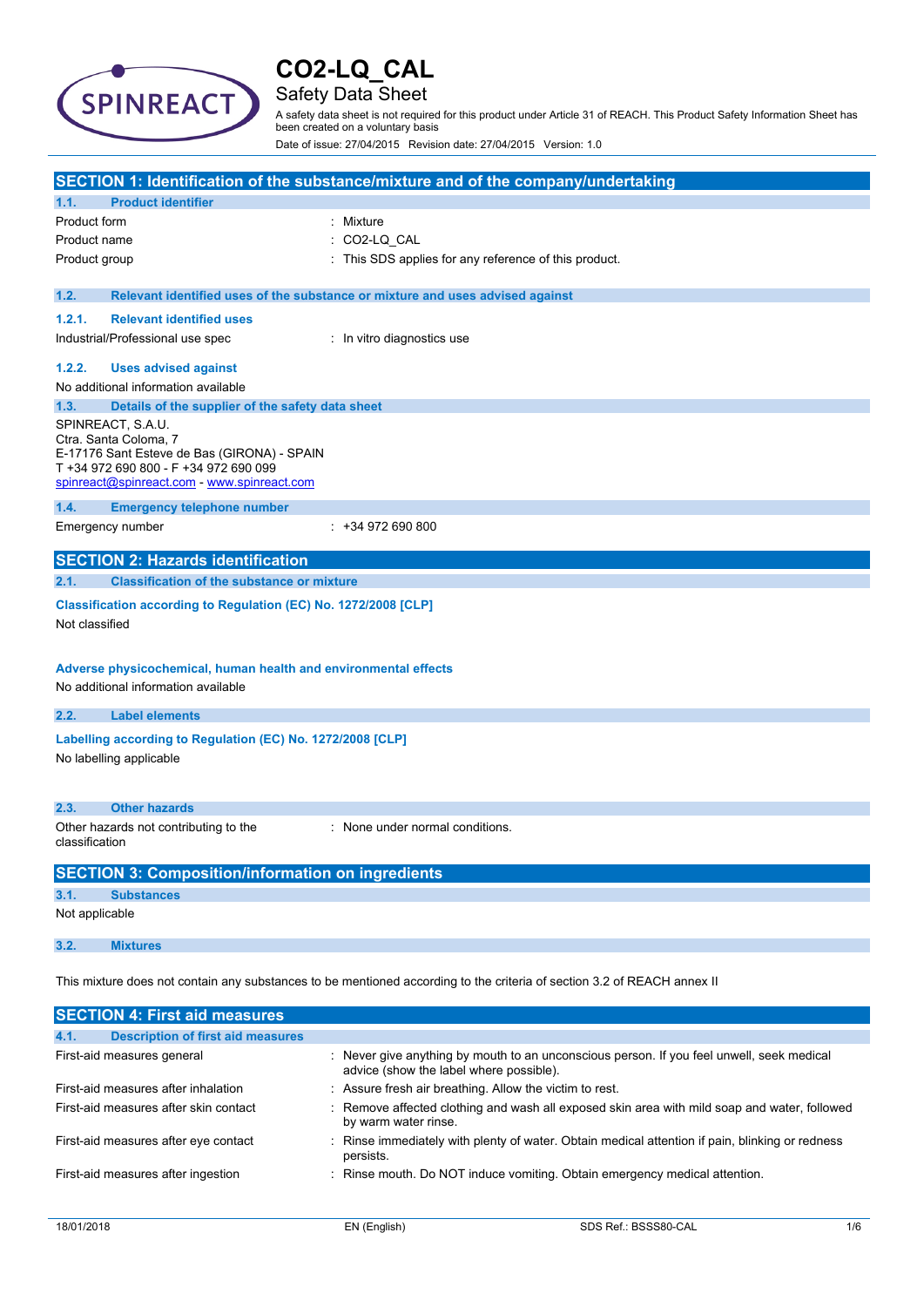## Safety Data Sheet

A safety data sheet is not required for this product under Article 31 of REACH. This Product Safety Information Sheet has been created on a voluntary basis

| 4.2.                                                            |                                                                            | Most important symptoms and effects, both acute and delayed                                             |                                                                                                                                                                                        |  |
|-----------------------------------------------------------------|----------------------------------------------------------------------------|---------------------------------------------------------------------------------------------------------|----------------------------------------------------------------------------------------------------------------------------------------------------------------------------------------|--|
| Symptoms/effects                                                |                                                                            |                                                                                                         | : Not expected to present a significant hazard under anticipated conditions of normal use.                                                                                             |  |
| 4.3.                                                            | Indication of any immediate medical attention and special treatment needed |                                                                                                         |                                                                                                                                                                                        |  |
| No additional information available                             |                                                                            |                                                                                                         |                                                                                                                                                                                        |  |
| <b>SECTION 5: Firefighting measures</b>                         |                                                                            |                                                                                                         |                                                                                                                                                                                        |  |
| <b>Extinguishing media</b><br>5.1.                              |                                                                            |                                                                                                         |                                                                                                                                                                                        |  |
| Suitable extinguishing media                                    |                                                                            | : Foam. Dry powder. Carbon dioxide. Water spray. Sand.                                                  |                                                                                                                                                                                        |  |
| Unsuitable extinguishing media                                  |                                                                            | Do not use a heavy water stream.                                                                        |                                                                                                                                                                                        |  |
| 5.2.                                                            | Special hazards arising from the substance or mixture                      |                                                                                                         |                                                                                                                                                                                        |  |
| No additional information available                             |                                                                            |                                                                                                         |                                                                                                                                                                                        |  |
| 5.3.<br><b>Advice for firefighters</b>                          |                                                                            |                                                                                                         |                                                                                                                                                                                        |  |
| Firefighting instructions                                       |                                                                            | chemical fire. Prevent fire fighting water from entering the environment.                               | : Use water spray or fog for cooling exposed containers. Exercise caution when fighting any                                                                                            |  |
| Protection during firefighting                                  |                                                                            |                                                                                                         | Do not enter fire area without proper protective equipment, including respiratory protection.                                                                                          |  |
| <b>SECTION 6: Accidental release measures</b>                   |                                                                            |                                                                                                         |                                                                                                                                                                                        |  |
| 6.1.                                                            |                                                                            | Personal precautions, protective equipment and emergency procedures                                     |                                                                                                                                                                                        |  |
| 6.1.1.<br>For non-emergency personnel                           |                                                                            |                                                                                                         |                                                                                                                                                                                        |  |
| Emergency procedures                                            |                                                                            | Evacuate unnecessary personnel.                                                                         |                                                                                                                                                                                        |  |
|                                                                 |                                                                            |                                                                                                         |                                                                                                                                                                                        |  |
| 6.1.2.<br>For emergency responders<br>Protective equipment      |                                                                            | Equip cleanup crew with proper protection.                                                              |                                                                                                                                                                                        |  |
| Emergency procedures                                            |                                                                            | Ventilate area.                                                                                         |                                                                                                                                                                                        |  |
|                                                                 |                                                                            |                                                                                                         |                                                                                                                                                                                        |  |
| 6.2.<br><b>Environmental precautions</b>                        |                                                                            | Prevent entry to sewers and public waters. Notify authorities if liquid enters sewers or public waters. |                                                                                                                                                                                        |  |
|                                                                 |                                                                            |                                                                                                         |                                                                                                                                                                                        |  |
| 6.3.                                                            | Methods and material for containment and cleaning up                       |                                                                                                         |                                                                                                                                                                                        |  |
| Methods for cleaning up                                         |                                                                            | spillage. Store away from other materials.                                                              | : Soak up spills with inert solids, such as clay or diatomaceous earth as soon as possible. Collect                                                                                    |  |
| <b>Reference to other sections</b><br>6.4.                      |                                                                            |                                                                                                         |                                                                                                                                                                                        |  |
| See Heading 8. Exposure controls and personal protection.       |                                                                            |                                                                                                         |                                                                                                                                                                                        |  |
| <b>SECTION 7: Handling and storage</b>                          |                                                                            |                                                                                                         |                                                                                                                                                                                        |  |
| <b>Precautions for safe handling</b><br>7.1.                    |                                                                            |                                                                                                         |                                                                                                                                                                                        |  |
| Precautions for safe handling                                   |                                                                            | of vapour.                                                                                              | Wash hands and other exposed areas with mild soap and water before eating, drinking or<br>smoking and when leaving work. Provide good ventilation in process area to prevent formation |  |
| 7.2.                                                            |                                                                            | Conditions for safe storage, including any incompatibilities                                            |                                                                                                                                                                                        |  |
| Storage conditions                                              |                                                                            | Keep container closed when not in use.                                                                  | : Keep only in the original container in a cool, well ventilated place away from : Heat sources.                                                                                       |  |
| Incompatible products                                           |                                                                            | Strong bases. Strong acids.                                                                             |                                                                                                                                                                                        |  |
| Sources of ignition. Direct sunlight.<br>Incompatible materials |                                                                            |                                                                                                         |                                                                                                                                                                                        |  |
| <b>Specific end use(s)</b><br>7.3.                              |                                                                            |                                                                                                         |                                                                                                                                                                                        |  |
| No additional information available                             |                                                                            |                                                                                                         |                                                                                                                                                                                        |  |
| <b>SECTION 8: Exposure controls/personal protection</b>         |                                                                            |                                                                                                         |                                                                                                                                                                                        |  |
| 8.1.<br><b>Control parameters</b>                               |                                                                            |                                                                                                         |                                                                                                                                                                                        |  |
| Sodium azide (26628-22-8)                                       |                                                                            |                                                                                                         |                                                                                                                                                                                        |  |
| EU                                                              | Local name                                                                 |                                                                                                         | Sodium azide                                                                                                                                                                           |  |
| EU                                                              | IOELV TWA (mg/m <sup>3</sup> )                                             |                                                                                                         | $0.1 \,\mathrm{mg/m^3}$                                                                                                                                                                |  |
| EU.                                                             | $IOFIV$ STEL $(mn/m3)$                                                     |                                                                                                         | $0.3$ ma/m <sup>3</sup>                                                                                                                                                                |  |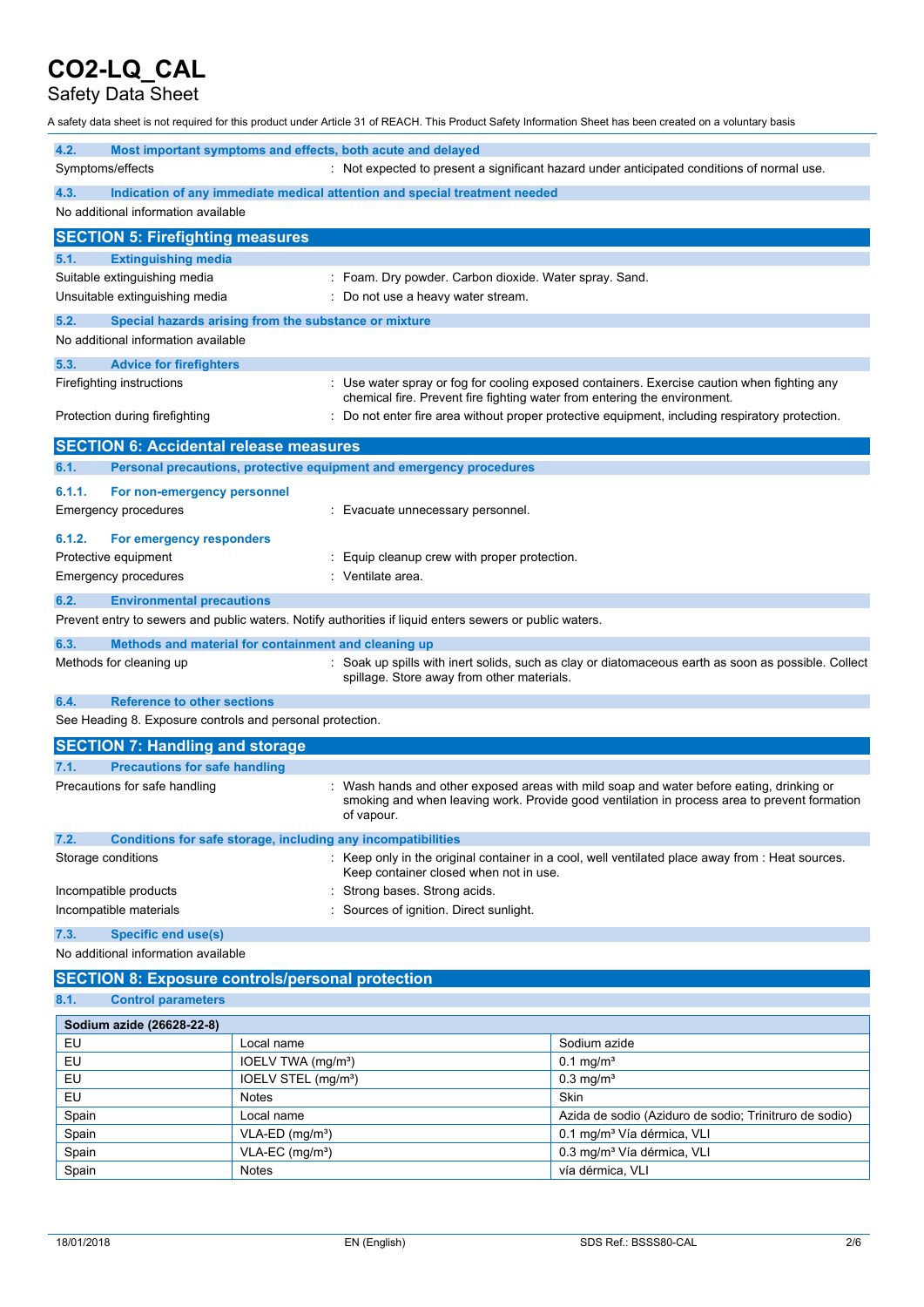## Safety Data Sheet

A safety data sheet is not required for this product under Article 31 of REACH. This Product Safety Information Sheet has been created on a voluntary basis

#### **8.2. Exposure controls**

#### **Personal protective equipment:**

Avoid all unnecessary exposure.

#### **Hand protection:**

Wear protective gloves.

#### **Eye protection:**

Chemical goggles or safety glasses

#### **Respiratory protection:**

Wear appropriate mask

#### **Other information:**

Do not eat, drink or smoke during use.

| <b>SECTION 9: Physical and chemical properties</b>            |                   |
|---------------------------------------------------------------|-------------------|
| 9.1.<br>Information on basic physical and chemical properties |                   |
| Physical state                                                | : Liquid          |
| Colour                                                        | : Colourless.     |
| Odour                                                         | Odorless.         |
| Odour threshold                                               | No data available |
| рH                                                            | No data available |
| Relative evaporation rate (butylacetate=1)                    | No data available |
| Melting point                                                 | No data available |
| Freezing point                                                | No data available |
| Boiling point                                                 | No data available |
| Flash point                                                   | No data available |
| Auto-ignition temperature                                     | No data available |
| Decomposition temperature                                     | No data available |
| Flammability (solid, gas)                                     | Non flammable.    |
| Vapour pressure                                               | No data available |
| Relative vapour density at 20 °C                              | No data available |
| Relative density                                              | No data available |
| Solubility                                                    | No data available |
| Log Pow                                                       | No data available |
| Viscosity, kinematic                                          | No data available |
| Viscosity, dynamic                                            | No data available |
| <b>Explosive properties</b>                                   | No data available |
| Oxidising properties                                          | No data available |
| <b>Explosive limits</b>                                       | No data available |
| 9.2.<br><b>Other information</b>                              |                   |
| No additional information available                           |                   |
| <b>SECTION 10: Stability and reactivity</b>                   |                   |

| 10.1.            | <b>Reactivity</b>                                    |
|------------------|------------------------------------------------------|
|                  | No additional information available                  |
| 10.2.            | <b>Chemical stability</b>                            |
| Not established. |                                                      |
| 10.3.            | <b>Possibility of hazardous reactions</b>            |
| Not established. |                                                      |
| 10.4.            | <b>Conditions to avoid</b>                           |
|                  | Direct sunlight. Extremely high or low temperatures. |
| 10.5.            | Incompatible materials                               |
|                  | Not known when used appropiately.                    |
| 10.6.            | <b>Hazardous decomposition products</b>              |
|                  | No hazardous decomposition products known.           |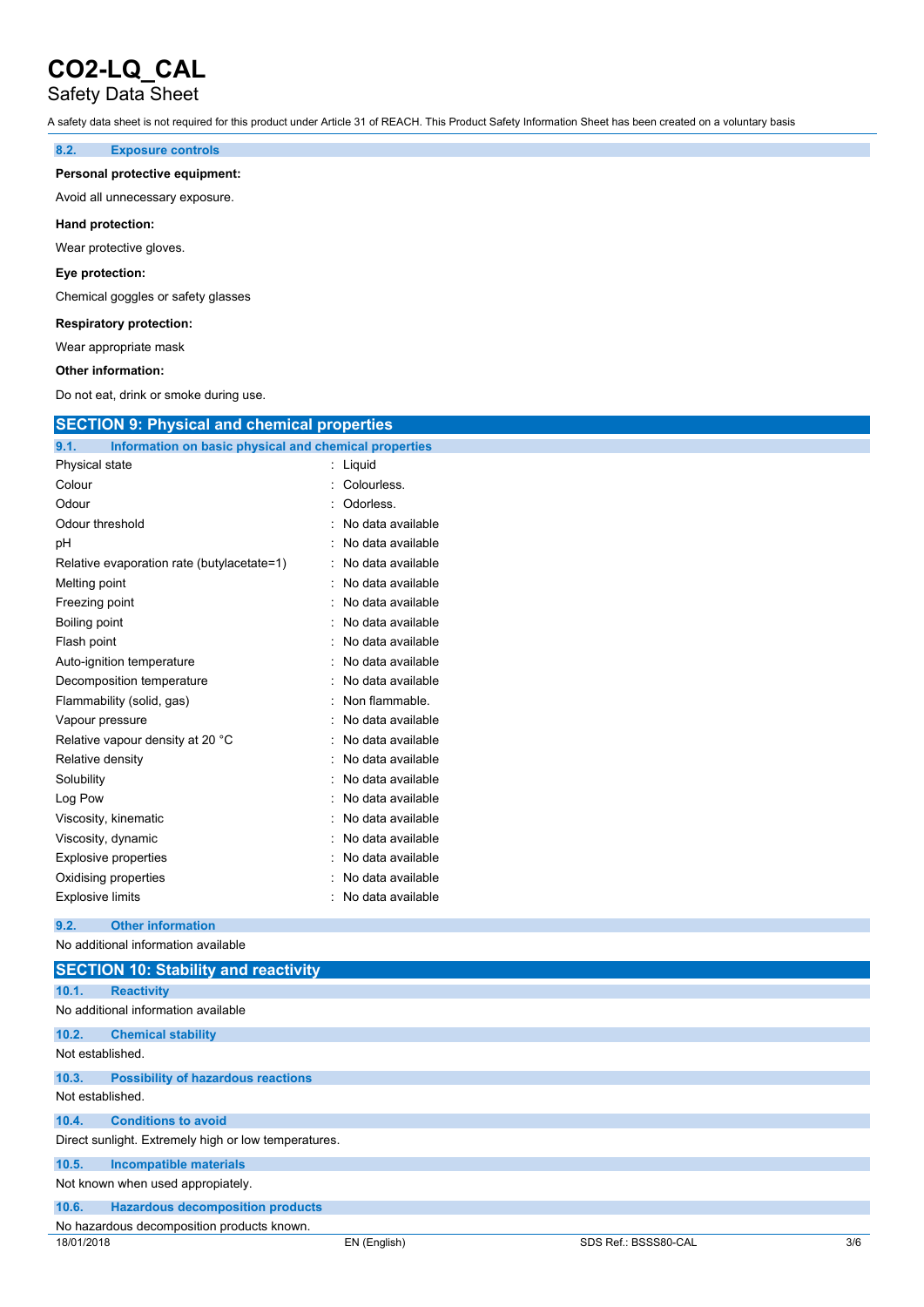## Safety Data Sheet

A safety data sheet is not required for this product under Article 31 of REACH. This Product Safety Information Sheet has been created on a voluntary basis

|  | <b>SECTION 11: Toxicological information</b> |
|--|----------------------------------------------|
|  |                                              |

| Information on toxicological effects<br>11.1.          |                                                                     |
|--------------------------------------------------------|---------------------------------------------------------------------|
| Acute toxicity (oral)                                  | Not classified<br>٠                                                 |
| Acute toxicity (dermal)                                | Not classified                                                      |
| Acute toxicity (inhalation)                            | Not classified                                                      |
| Skin corrosion/irritation                              | Not classified                                                      |
| Additional information                                 | Based on available data, the classification criteria are not met    |
| Serious eye damage/irritation                          | Not classified                                                      |
| Additional information                                 | Based on available data, the classification criteria are not met    |
| Respiratory or skin sensitisation                      | Not classified                                                      |
| Additional information                                 | Based on available data, the classification criteria are not met    |
| Germ cell mutagenicity                                 | Not classified                                                      |
| Additional information                                 | Based on available data, the classification criteria are not met    |
| Carcinogenicity                                        | Not classified                                                      |
| Additional information                                 | Based on available data, the classification criteria are not met    |
| Reproductive toxicity                                  | : Not classified                                                    |
| Additional information                                 | Based on available data, the classification criteria are not met    |
| STOT-single exposure                                   | Not classified                                                      |
| Additional information                                 | Based on available data, the classification criteria are not met    |
| STOT-repeated exposure                                 | Not classified                                                      |
| Additional information                                 | Based on available data, the classification criteria are not met    |
| Aspiration hazard                                      | Not classified                                                      |
| Additional information                                 | Based on available data, the classification criteria are not met    |
| Potential adverse human health effects and<br>symptoms | : Based on available data, the classification criteria are not met. |

| <b>SECTION 12: Ecological information</b> |                  |
|-------------------------------------------|------------------|
| 12.1.<br><b>Toxicity</b>                  |                  |
| Acute aguatic toxicity                    | : Not classified |
| Chronic aquatic toxicity                  | Not classified   |

| 12.2.        | <b>Persistence and degradability</b>             |                                                                         |     |
|--------------|--------------------------------------------------|-------------------------------------------------------------------------|-----|
|              | CO2-LQ CAL                                       |                                                                         |     |
|              | Persistence and degradability                    | Not established.                                                        |     |
| 12.3.        | <b>Bioaccumulative potential</b>                 |                                                                         |     |
|              | CO2-LQ CAL                                       |                                                                         |     |
|              | Bioaccumulative potential                        | Not established.                                                        |     |
| 12.4.        | <b>Mobility in soil</b>                          |                                                                         |     |
|              | No additional information available              |                                                                         |     |
| 12.5.        | <b>Results of PBT and vPvB assessment</b>        |                                                                         |     |
|              | No additional information available              |                                                                         |     |
| 12.6.        | <b>Other adverse effects</b>                     |                                                                         |     |
|              | Additional information                           | Avoid release to the environment.                                       |     |
|              | <b>SECTION 13: Disposal considerations</b>       |                                                                         |     |
| 13.1.        | <b>Waste treatment methods</b>                   |                                                                         |     |
|              | Product/Packaging disposal recommendations       | Dispose in a safe manner in accordance with local/national regulations. |     |
|              | Ecology - waste materials                        | : Avoid release to the environment.                                     |     |
|              | <b>SECTION 14: Transport information</b>         |                                                                         |     |
|              | In accordance with ADR / RID / IMDG / IATA / ADN |                                                                         |     |
| 14.1.        | <b>UN number</b>                                 |                                                                         |     |
| UN-No. (ADR) |                                                  | Not applicable                                                          |     |
| 18/01/2018   |                                                  | SDS Ref.: BSSS80-CAL<br>EN (English)                                    | 4/6 |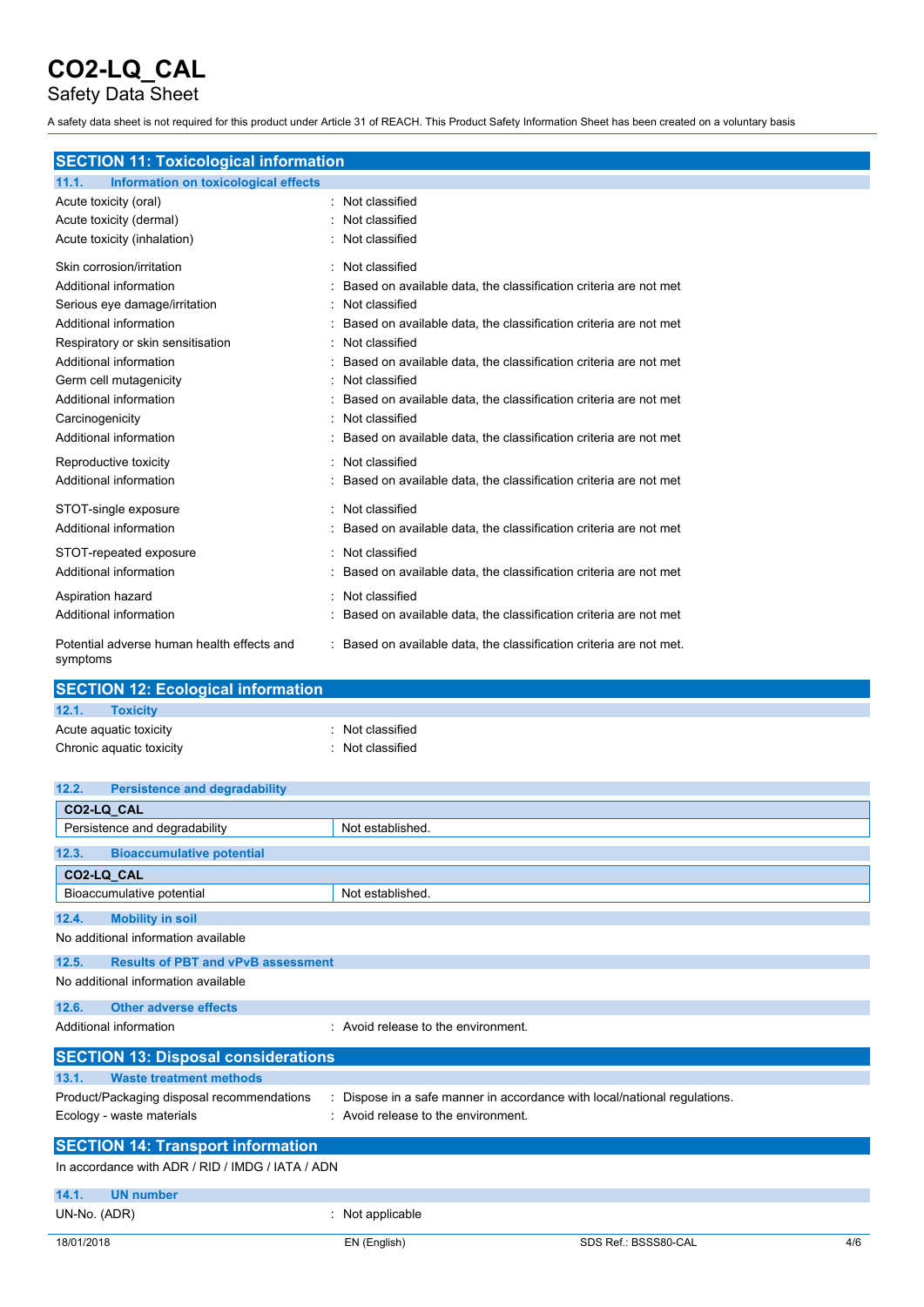## Safety Data Sheet

A safety data sheet is not required for this product under Article 31 of REACH. This Product Safety Information Sheet has been created on a voluntary basis

| UN-No. (IMDG)                                                               | : Not applicable                         |
|-----------------------------------------------------------------------------|------------------------------------------|
| UN-No. (IATA)                                                               | Not applicable                           |
| UN-No. (ADN)                                                                | Not applicable                           |
| UN-No. (RID)                                                                | Not applicable                           |
| 14.2.<br><b>UN proper shipping name</b>                                     |                                          |
| Proper Shipping Name (ADR)                                                  | Not applicable                           |
| Proper Shipping Name (IMDG)                                                 | Not applicable                           |
| Proper Shipping Name (IATA)                                                 | Not applicable                           |
| Proper Shipping Name (ADN)                                                  | Not applicable                           |
| Proper Shipping Name (RID)                                                  | Not applicable                           |
| 14.3.<br><b>Transport hazard class(es)</b>                                  |                                          |
| <b>ADR</b>                                                                  |                                          |
| Transport hazard class(es) (ADR)                                            | : Not applicable                         |
|                                                                             |                                          |
| <b>IMDG</b>                                                                 |                                          |
| Transport hazard class(es) (IMDG)                                           | : Not applicable                         |
|                                                                             |                                          |
| <b>IATA</b>                                                                 |                                          |
| Transport hazard class(es) (IATA)                                           | : Not applicable                         |
|                                                                             |                                          |
| <b>ADN</b>                                                                  |                                          |
| Transport hazard class(es) (ADN)                                            | : Not applicable                         |
|                                                                             |                                          |
| <b>RID</b>                                                                  |                                          |
| Transport hazard class(es) (RID)                                            | : Not applicable                         |
| 14.4.<br><b>Packing group</b>                                               |                                          |
| Packing group (ADR)                                                         | Not applicable                           |
| Packing group (IMDG)                                                        | Not applicable                           |
| Packing group (IATA)                                                        | Not applicable                           |
| Packing group (ADN)                                                         | Not applicable                           |
| Packing group (RID)                                                         | Not applicable                           |
|                                                                             |                                          |
| 14.5.<br><b>Environmental hazards</b>                                       |                                          |
| Dangerous for the environment                                               | : No                                     |
| Marine pollutant                                                            | No                                       |
| Other information                                                           | : No supplementary information available |
| <b>Special precautions for user</b><br>14.6.                                |                                          |
|                                                                             |                                          |
| - Overland transport                                                        |                                          |
| No data available                                                           |                                          |
| - Transport by sea                                                          |                                          |
| No data available                                                           |                                          |
|                                                                             |                                          |
| - Air transport                                                             |                                          |
| No data available                                                           |                                          |
| - Inland waterway transport                                                 |                                          |
| No data available                                                           |                                          |
|                                                                             |                                          |
| - Rail transport                                                            |                                          |
| No data available                                                           |                                          |
| Transport in bulk according to Annex II of Marpol and the IBC Code<br>14.7. |                                          |
| Not applicable                                                              |                                          |
| <b>SECTION 15: Poquiatory information</b>                                   |                                          |

#### **SECTION 15: Regulatory information**

**15.1. Safety, health and environmental regulations/legislation specific for the substance or mixture**

#### **15.1.1. EU-Regulations**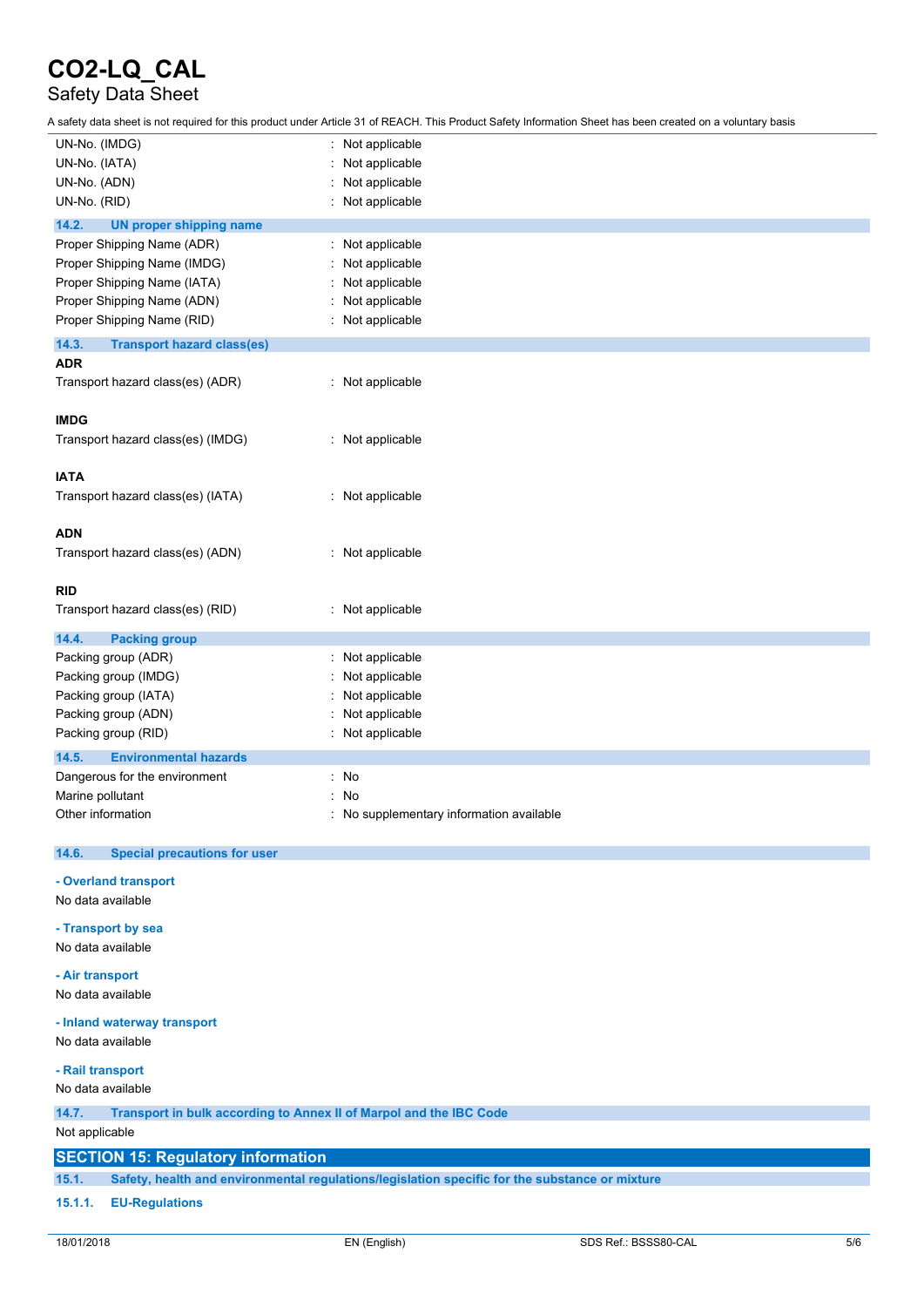## Safety Data Sheet

A safety data sheet is not required for this product under Article 31 of REACH. This Product Safety Information Sheet has been created on a voluntary basis

Contains no REACH substances with Annex XVII restrictions Contains no substance on the REACH candidate list

Contains no REACH Annex XIV substances

#### **15.1.2. National regulations**

No additional information available

#### **15.2. Chemical safety assessment**

No chemical safety assessment has been carried out

#### **SECTION 16: Other information**

A safety data sheet is not required for this product under Article 31 of REACH. This Product Safety Information Sheet has been created on a voluntary basis

| Data sources      | $\therefore$ REGULATION (EC) No 1272/2008 OF THE EUROPEAN PARLIAMENT AND OF THE<br>COUNCIL of 16 December 2008 on classification, labelling and packaging of substances and<br>mixtures, amending and repealing Directives 67/548/EEC and 1999/45/EC, and amending<br>Regulation (EC) No 1907/2006. |
|-------------------|-----------------------------------------------------------------------------------------------------------------------------------------------------------------------------------------------------------------------------------------------------------------------------------------------------|
| Other information | : None.                                                                                                                                                                                                                                                                                             |

#### SDS EU (REACH Annex II)

This information is based on our current knowledge and is intended to describe the product for the purposes of health, safety and environmental requirements only. It should not therefore be<br>construed as guaranteeing any sp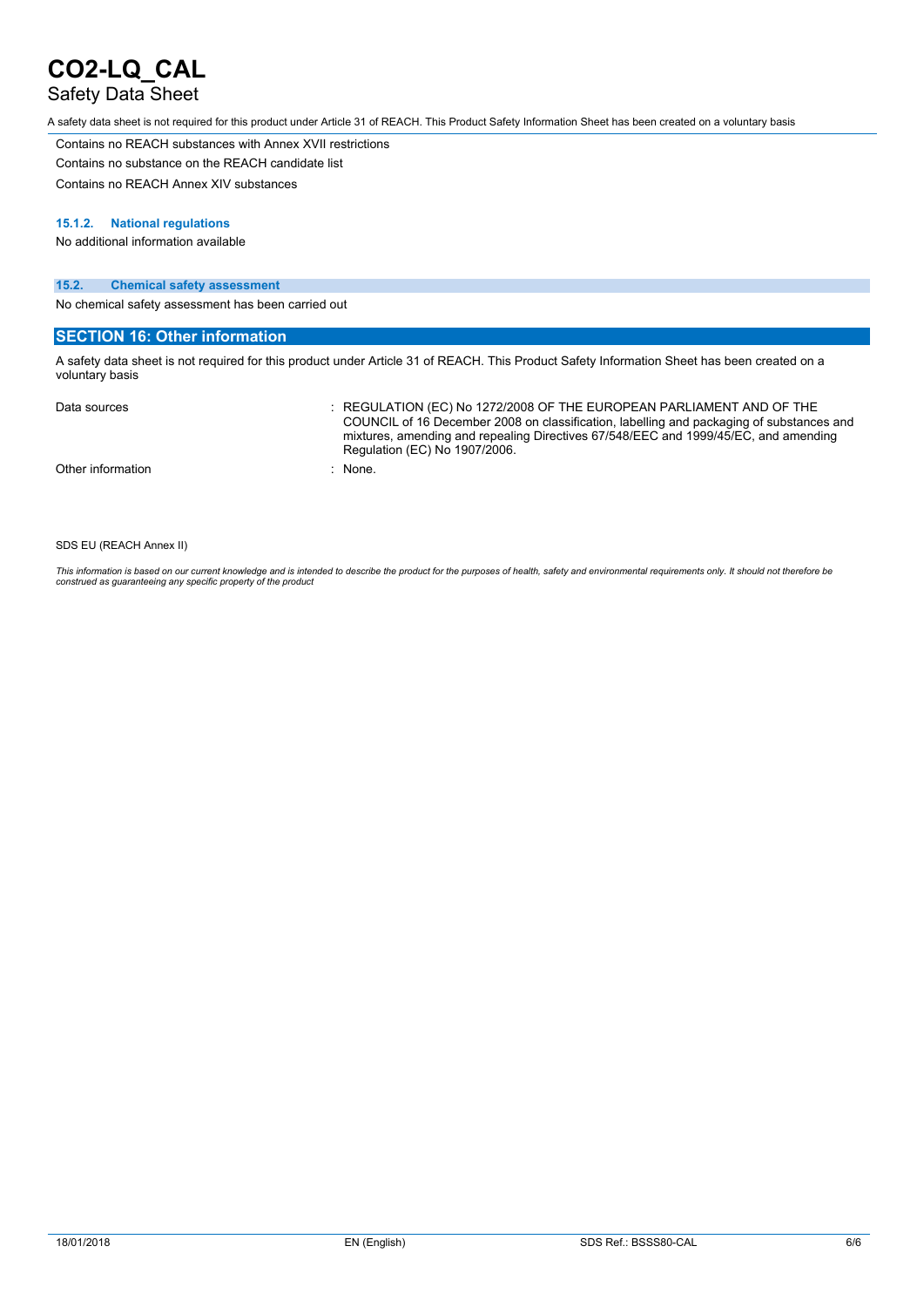

### Ficha de datos de seguridad

Según el artículo 31 del reglamento REACH, este producto no requiere una ficha de datos de seguridad. La presente ficha de información sobre la seguridad del producto se redactó de forma voluntaria Fecha de emisión: 27/04/2015 Fecha de revisión: 27/04/2015 Versión: 1.0

|                |                                                                                                                                                                                   | SECCIÓN 1: Identificación de la sustancia o la mezcla y de la sociedad o la empresa                                                                                         |
|----------------|-----------------------------------------------------------------------------------------------------------------------------------------------------------------------------------|-----------------------------------------------------------------------------------------------------------------------------------------------------------------------------|
| 1.1.           | Identificador del producto                                                                                                                                                        |                                                                                                                                                                             |
|                | Forma del producto                                                                                                                                                                | : Mezcla                                                                                                                                                                    |
|                | Nombre del producto                                                                                                                                                               | CO2-LQ_R                                                                                                                                                                    |
|                | Grupo de productos                                                                                                                                                                | : Esta FDS aplica a cualquier referencia del producto.                                                                                                                      |
| 1.2.           |                                                                                                                                                                                   | Usos pertinentes identificados de la sustancia o de la mezcla y usos desaconsejados                                                                                         |
| 1.2.1.         | <b>Usos pertinentes identificados</b>                                                                                                                                             |                                                                                                                                                                             |
|                | Especificaciones de utilización<br>industrial/profesional                                                                                                                         | : Solo para diagnostico in vitro profesional                                                                                                                                |
| 1.2.2.         | <b>Usos desaconsejados</b>                                                                                                                                                        |                                                                                                                                                                             |
|                | No se dispone de más información                                                                                                                                                  |                                                                                                                                                                             |
| 1.3.           | Datos del proveedor de la ficha de datos de seguridad                                                                                                                             |                                                                                                                                                                             |
|                | SPINREACT, S.A.U.<br>Ctra. Santa Coloma, 7<br>E-17176 Sant Esteve de Bas (GIRONA) - SPAIN<br>T +34 972 690 800 - F +34 972 690 099<br>spinreact@spinreact.com - www.spinreact.com |                                                                                                                                                                             |
| 1.4.           | Teléfono de emergencia                                                                                                                                                            |                                                                                                                                                                             |
|                | Número de emergencia                                                                                                                                                              | $: +34972690800$                                                                                                                                                            |
|                | SECCIÓN 2: Identificación de los peligros                                                                                                                                         |                                                                                                                                                                             |
| 2.1.           | Clasificación de la sustancia o de la mezcla                                                                                                                                      |                                                                                                                                                                             |
| No clasificado | Clasificación según reglamento (UE) No. 1272/2008 [CLP]                                                                                                                           |                                                                                                                                                                             |
|                | Efectos adversos fisicoquímicos, para la salud humana y el medio ambiente<br>No se dispone de más información                                                                     |                                                                                                                                                                             |
| 2.2.           | Elementos de la etiqueta                                                                                                                                                          |                                                                                                                                                                             |
|                | Etiquetado según el Reglamento (CE) Nº 1272/2008 [CLP]<br>Etiquetado no aplicable                                                                                                 |                                                                                                                                                                             |
| 2.3.           | <b>Otros peligros</b>                                                                                                                                                             |                                                                                                                                                                             |
|                | Otros peligros que no conllevan clasificación                                                                                                                                     | : Ninguno en condiciones normales.                                                                                                                                          |
|                | SECCIÓN 3: Composición/información sobre los componentes                                                                                                                          |                                                                                                                                                                             |
| 3.1.           | <b>Sustancias</b>                                                                                                                                                                 |                                                                                                                                                                             |
| No aplicable   |                                                                                                                                                                                   |                                                                                                                                                                             |
| 3.2.           | <b>Mezclas</b>                                                                                                                                                                    |                                                                                                                                                                             |
|                |                                                                                                                                                                                   | Esta mezcla no contiene ninguna sustancia a mencionar según los criterios de la sección 3.2 del Anexo II del Reglamento REACH                                               |
|                | <b>SECCIÓN 4: Primeros auxilios</b>                                                                                                                                               |                                                                                                                                                                             |
| 4.1.           | Descripción de los primeros auxilios                                                                                                                                              |                                                                                                                                                                             |
|                | Medidas de primeros auxilios general                                                                                                                                              | : No administrar nada por vía oral a las personas en estado de inconsciencia. En caso de<br>malestar consultar a un médico (mostrarle la etiqueta siempre que sea posible). |
| inhalación     | Medidas de primeros auxilios en caso de                                                                                                                                           | : Hacer respirar aire fresco. Colocar a la víctima en reposo.                                                                                                               |
|                | Medidas de primeros auxilios en caso de<br>contacto con la piel                                                                                                                   | : Retirar la ropa afectada y lavar las zonas de piel expuestas con un jabón suave y agua; a<br>continuación, eniuagar con agua caliente.                                    |

Medidas de primeros auxilios en caso de : Enjuagar inmediatamente con agua abundante. Consúltese con el médico si persiste el dolor o la irritación.

Medidas de primeros auxilios en caso de : Enjuagarse la boca. NO provocar el vómito. Acudir urgentemente al médico.

contacto con los ojos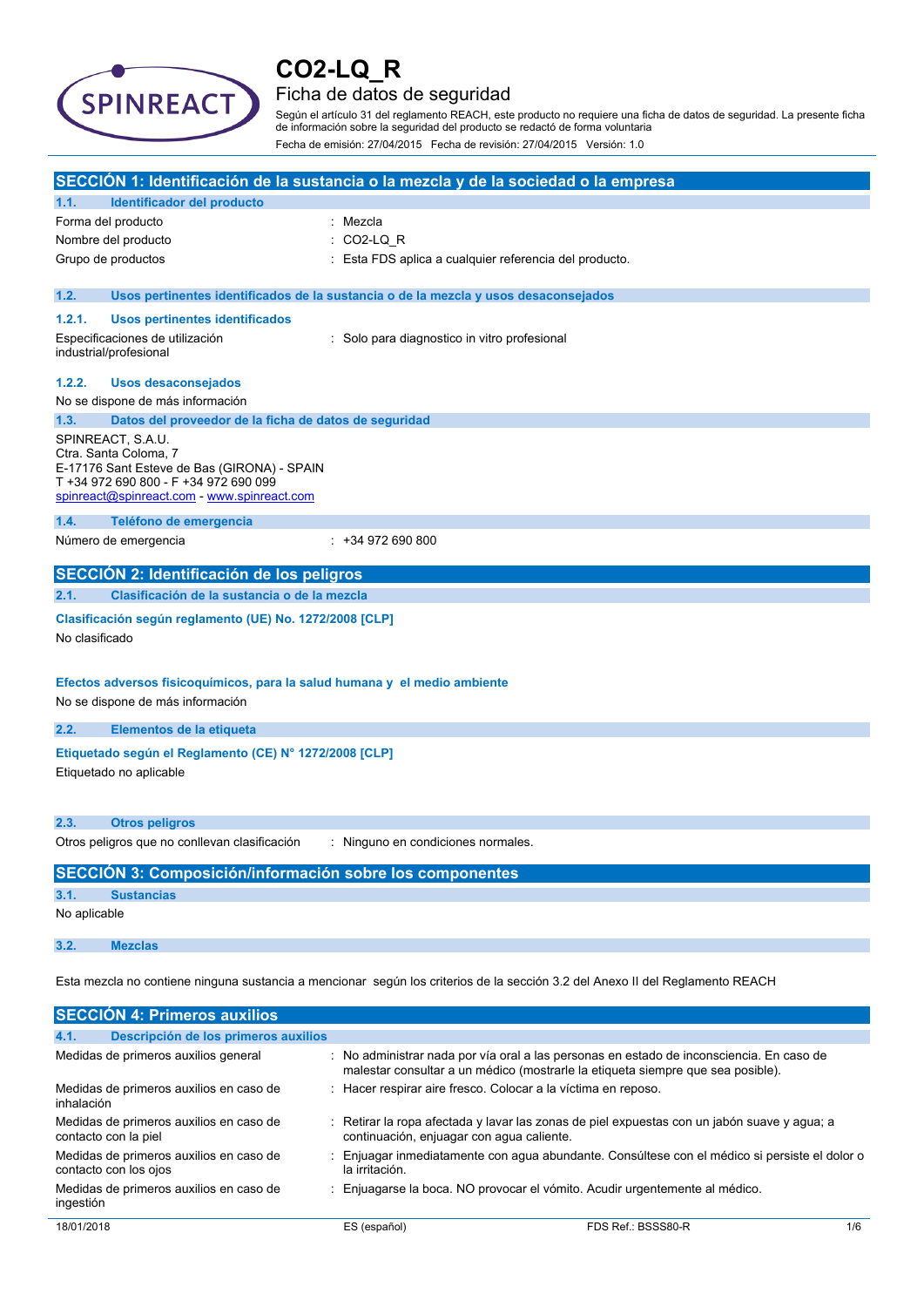## Ficha de datos de seguridad

Según el artículo 31 del reglamento REACH, este producto no requiere una ficha de datos de seguridad. La presente ficha de información sobre la seguridad del producto se redactó de forma voluntaria

| 4.2.                                                                                                                                                 | Principales síntomas y efectos, agudos y retardados<br>Síntomas/efectos                                                                                                                                                                                                           |                                 |                                                                                                                                                                                                                                                        |                                                                                                                                             |  |
|------------------------------------------------------------------------------------------------------------------------------------------------------|-----------------------------------------------------------------------------------------------------------------------------------------------------------------------------------------------------------------------------------------------------------------------------------|---------------------------------|--------------------------------------------------------------------------------------------------------------------------------------------------------------------------------------------------------------------------------------------------------|---------------------------------------------------------------------------------------------------------------------------------------------|--|
|                                                                                                                                                      | : No se considera peligroso en condiciones normales de utilización.                                                                                                                                                                                                               |                                 |                                                                                                                                                                                                                                                        |                                                                                                                                             |  |
| Indicación de toda atención médica y de los tratamientos especiales que deban dispensarse inmediatamente<br>4.3.<br>No se dispone de más información |                                                                                                                                                                                                                                                                                   |                                 |                                                                                                                                                                                                                                                        |                                                                                                                                             |  |
|                                                                                                                                                      | <b>SECCION 5: Medidas de lucha contra incendios</b>                                                                                                                                                                                                                               |                                 |                                                                                                                                                                                                                                                        |                                                                                                                                             |  |
| 5.1.                                                                                                                                                 | <b>Medios de extinción</b>                                                                                                                                                                                                                                                        |                                 |                                                                                                                                                                                                                                                        |                                                                                                                                             |  |
|                                                                                                                                                      | Medios de extinción apropiados                                                                                                                                                                                                                                                    |                                 | : Espuma. Polvo seco. Dióxido de carbono. Agua pulverizada. Arena.                                                                                                                                                                                     |                                                                                                                                             |  |
|                                                                                                                                                      | Medios de extinción no apropiados                                                                                                                                                                                                                                                 |                                 | : No utilizar flujos de agua potentes.                                                                                                                                                                                                                 |                                                                                                                                             |  |
| 5.2.                                                                                                                                                 | Peligros específicos derivados de la sustancia o la mezcla                                                                                                                                                                                                                        |                                 |                                                                                                                                                                                                                                                        |                                                                                                                                             |  |
|                                                                                                                                                      | No se dispone de más información                                                                                                                                                                                                                                                  |                                 |                                                                                                                                                                                                                                                        |                                                                                                                                             |  |
| 5.3.                                                                                                                                                 |                                                                                                                                                                                                                                                                                   |                                 | Recomendaciones para el personal de lucha contra incendios                                                                                                                                                                                             |                                                                                                                                             |  |
| Instrucciones para extinción de incendio                                                                                                             |                                                                                                                                                                                                                                                                                   |                                 | Enfriar los contenedores expuestos mediante agua pulverizada o nebulizada. Sea prudente a<br>la hora de extinguir cualquier incendio de productos químicos. Evitar que las aguas residuales<br>de extinción de incendios contaminen el medio ambiente. |                                                                                                                                             |  |
|                                                                                                                                                      | Protección durante la extinción de incendios                                                                                                                                                                                                                                      |                                 | respiratoria.                                                                                                                                                                                                                                          | No entrar en la zona de fuego sin el equipo de protección adecuado, incluida la protección                                                  |  |
|                                                                                                                                                      | SECCIÓN 6: Medidas en caso de vertido accidental                                                                                                                                                                                                                                  |                                 |                                                                                                                                                                                                                                                        |                                                                                                                                             |  |
| 6.1.                                                                                                                                                 |                                                                                                                                                                                                                                                                                   |                                 | Precauciones personales, equipo de protección y procedimientos de emergencia                                                                                                                                                                           |                                                                                                                                             |  |
| 6.1.1.                                                                                                                                               |                                                                                                                                                                                                                                                                                   |                                 | Para el personal que no forma parte de los servicios de emergencia                                                                                                                                                                                     |                                                                                                                                             |  |
|                                                                                                                                                      | Procedimientos de emergencia                                                                                                                                                                                                                                                      |                                 | : Evacuar el personal no necesario.                                                                                                                                                                                                                    |                                                                                                                                             |  |
| 6.1.2.                                                                                                                                               | Para el personal de emergencia                                                                                                                                                                                                                                                    |                                 |                                                                                                                                                                                                                                                        |                                                                                                                                             |  |
|                                                                                                                                                      | Equipo de protección                                                                                                                                                                                                                                                              |                                 | Proporcionar una protección adecuada a los equipos de limpieza.                                                                                                                                                                                        |                                                                                                                                             |  |
|                                                                                                                                                      | Procedimientos de emergencia                                                                                                                                                                                                                                                      |                                 | : Ventilar la zona.                                                                                                                                                                                                                                    |                                                                                                                                             |  |
| 6.2.                                                                                                                                                 | Precauciones relativas al medio ambiente                                                                                                                                                                                                                                          |                                 |                                                                                                                                                                                                                                                        |                                                                                                                                             |  |
|                                                                                                                                                      |                                                                                                                                                                                                                                                                                   |                                 |                                                                                                                                                                                                                                                        | Evitar la penetración en alcantarillas y aguas potables. Advertir a las autoridades si el líquido penetra en sumideros o en aguas públicas. |  |
| 6.3.                                                                                                                                                 | Métodos y material de contención y de limpieza                                                                                                                                                                                                                                    |                                 |                                                                                                                                                                                                                                                        |                                                                                                                                             |  |
|                                                                                                                                                      | Procedimientos de limpieza<br>: Absorber inmediatamente el producto derramado mediante sólidos inertes como arcilla o tierra<br>de diatomeas. Recoger el vertido. Almacenar alejado de otros materiales.                                                                          |                                 |                                                                                                                                                                                                                                                        |                                                                                                                                             |  |
| 6.4.                                                                                                                                                 | Referencia a otras secciones                                                                                                                                                                                                                                                      |                                 |                                                                                                                                                                                                                                                        |                                                                                                                                             |  |
|                                                                                                                                                      | Ver la Sección 8. Control de exposición/protección individual.                                                                                                                                                                                                                    |                                 |                                                                                                                                                                                                                                                        |                                                                                                                                             |  |
|                                                                                                                                                      | <b>SECCIÓN 7: Manipulación y almacenamiento</b>                                                                                                                                                                                                                                   |                                 |                                                                                                                                                                                                                                                        |                                                                                                                                             |  |
| 7.1.                                                                                                                                                 | Precauciones para una manipulación segura                                                                                                                                                                                                                                         |                                 |                                                                                                                                                                                                                                                        |                                                                                                                                             |  |
|                                                                                                                                                      | Precauciones para una manipulación segura<br>: Lavarse las manos y otras zonas expuestas con un jabón suave y con agua antes de comer,<br>beber y fumar o de abandonar el trabajo. Garantizar una buena ventilación de la zona de<br>trabajo para evitar la formación de vapores. |                                 |                                                                                                                                                                                                                                                        |                                                                                                                                             |  |
| 7.2.                                                                                                                                                 |                                                                                                                                                                                                                                                                                   |                                 | Condiciones de almacenamiento seguro, incluidas posibles incompatibilidades                                                                                                                                                                            |                                                                                                                                             |  |
|                                                                                                                                                      | Condiciones de almacenamiento                                                                                                                                                                                                                                                     |                                 | Consérvese únicamente en el recipiente de origen, en lugar fresco y bien ventilado lejos de :<br>Fuentes de calor. Mantener los envases cerrados cuando no se estén utilizando.                                                                        |                                                                                                                                             |  |
|                                                                                                                                                      | Productos incompatibles                                                                                                                                                                                                                                                           |                                 | Bases fuertes. Acidos fuertes.                                                                                                                                                                                                                         |                                                                                                                                             |  |
|                                                                                                                                                      | Materiales incompatibles                                                                                                                                                                                                                                                          |                                 | Fuentes de ignición. Luz directa del sol.                                                                                                                                                                                                              |                                                                                                                                             |  |
| 7.3.                                                                                                                                                 | Usos específicos finales                                                                                                                                                                                                                                                          |                                 |                                                                                                                                                                                                                                                        |                                                                                                                                             |  |
| No se dispone de más información                                                                                                                     |                                                                                                                                                                                                                                                                                   |                                 |                                                                                                                                                                                                                                                        |                                                                                                                                             |  |
| SECCIÓN 8: Controles de exposición/protección individual                                                                                             |                                                                                                                                                                                                                                                                                   |                                 |                                                                                                                                                                                                                                                        |                                                                                                                                             |  |
| 8.1.<br>Parámetros de control                                                                                                                        |                                                                                                                                                                                                                                                                                   |                                 |                                                                                                                                                                                                                                                        |                                                                                                                                             |  |
| Azida sódica (26628-22-8)                                                                                                                            |                                                                                                                                                                                                                                                                                   |                                 |                                                                                                                                                                                                                                                        |                                                                                                                                             |  |
| UE                                                                                                                                                   |                                                                                                                                                                                                                                                                                   | Nombre local                    |                                                                                                                                                                                                                                                        | Sodium azide                                                                                                                                |  |
| UE                                                                                                                                                   |                                                                                                                                                                                                                                                                                   | IOELV TWA (mg/m <sup>3</sup> )  |                                                                                                                                                                                                                                                        | $0,1$ mg/m <sup>3</sup>                                                                                                                     |  |
| UE                                                                                                                                                   |                                                                                                                                                                                                                                                                                   | IOELV STEL (mg/m <sup>3</sup> ) |                                                                                                                                                                                                                                                        | $0,3$ mg/m <sup>3</sup>                                                                                                                     |  |
| UE                                                                                                                                                   |                                                                                                                                                                                                                                                                                   | Notas                           |                                                                                                                                                                                                                                                        | Skin                                                                                                                                        |  |
| España                                                                                                                                               |                                                                                                                                                                                                                                                                                   | Nombre local                    |                                                                                                                                                                                                                                                        | Azida de sodio (Aziduro de sodio; Trinitruro de sodio)                                                                                      |  |
| España                                                                                                                                               |                                                                                                                                                                                                                                                                                   | VLA-ED (mg/m <sup>3</sup> )     |                                                                                                                                                                                                                                                        | 0,1 mg/m <sup>3</sup> Vía dérmica, VLI                                                                                                      |  |
| España                                                                                                                                               |                                                                                                                                                                                                                                                                                   | VLA-EC (mg/m <sup>3</sup> )     |                                                                                                                                                                                                                                                        | 0,3 mg/m <sup>3</sup> Vía dérmica, VLI                                                                                                      |  |

España **Notas** Notas vía dérmica, VLI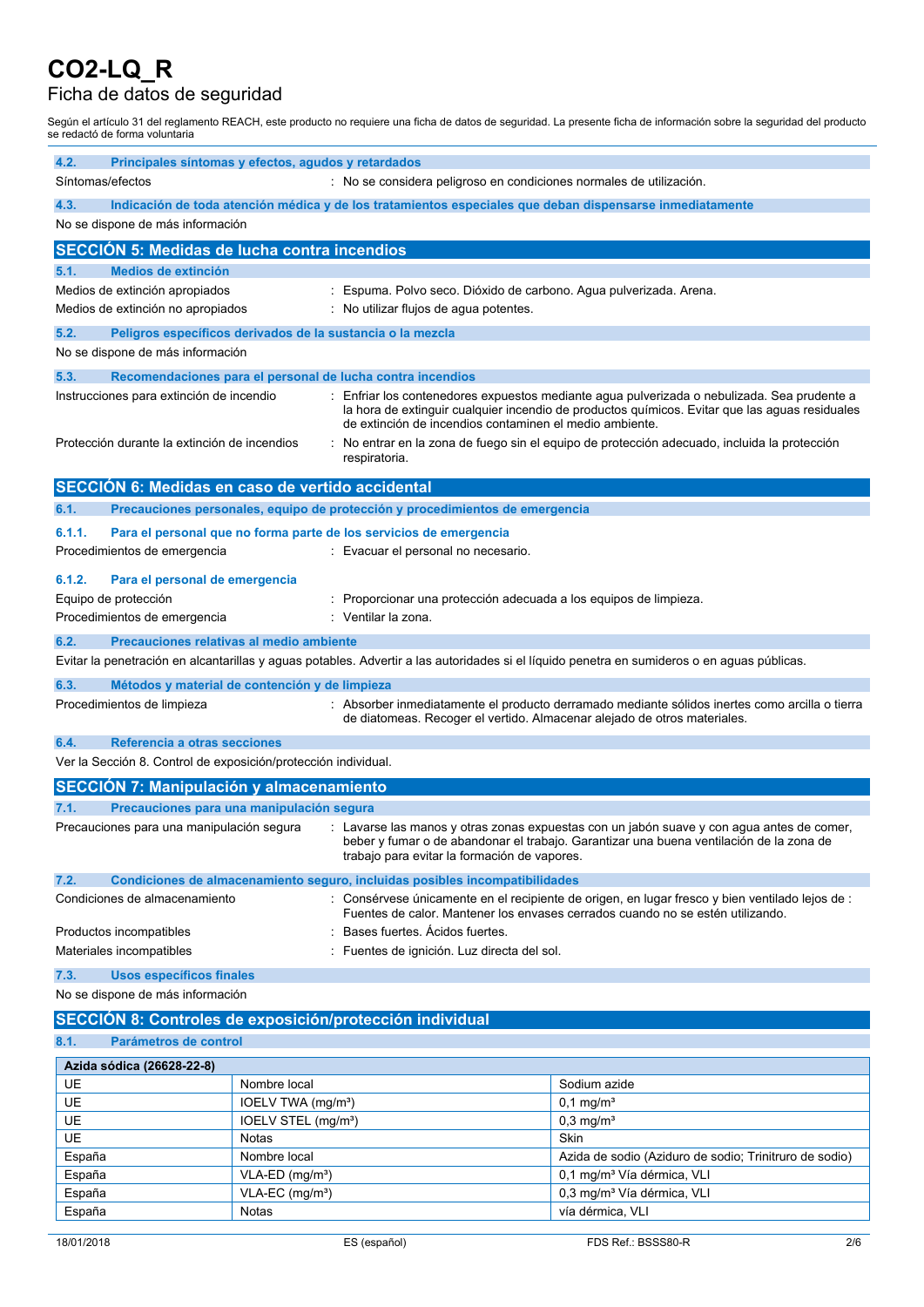### Ficha de datos de seguridad

Según el artículo 31 del reglamento REACH, este producto no requiere una ficha de datos de seguridad. La presente ficha de información sobre la seguridad del producto se redactó de forma voluntaria

#### **8.2. Controles de la exposición**

#### **Equipo de protección individual:**

Evitar toda exposición innecesaria.

#### **Protección de las manos:**

Llevar guantes de protección.

#### **Protección ocular:**

Gafas químicas o gafas de seguridad

#### **Protección de las vías respiratorias:**

Llevar una máscara adecuada

#### **Otros datos:**

No comer, beber ni fumar durante la utilización.

#### **SECCIÓN 9: Propiedades físicas y químicas**

| 9.1.<br>Información sobre propiedades físicas y químicas básicas |                          |
|------------------------------------------------------------------|--------------------------|
| Forma/estado                                                     | Líquido                  |
| Color                                                            | Amarillo claro.          |
| Olor                                                             | Inodoro.                 |
| Umbral olfativo                                                  | No hay datos disponibles |
| рH                                                               | No hay datos disponibles |
| Grado de evaporación (acetato de butilo=1)                       | No hay datos disponibles |
| Punto de fusión                                                  | No hay datos disponibles |
| Punto de solidificación                                          | No hay datos disponibles |
| Punto de ebullición                                              | No hay datos disponibles |
| Punto de inflamación                                             | No hay datos disponibles |
| Temperatura de autoignición                                      | No hay datos disponibles |
| Temperatura de descomposición                                    | No hay datos disponibles |
| Inflamabilidad (sólido, gas)                                     | No inflamable.           |
| Presión de vapor                                                 | No hay datos disponibles |
| Densidad relativa de vapor a 20 °C                               | No hay datos disponibles |
| Densidad relativa                                                | No hay datos disponibles |
| Solubilidad                                                      | No hay datos disponibles |
| Log Pow                                                          | No hay datos disponibles |
| Viscosidad, cinemática                                           | No hay datos disponibles |
| Viscosidad, dinámica                                             | No hay datos disponibles |
| Propiedades explosivas                                           | No hay datos disponibles |
| Propiedad de provocar incendios                                  | No hay datos disponibles |
| Límites de explosión                                             | No hay datos disponibles |

#### **9.2. Otros datos**

No se dispone de más información

|                 | SECCIÓN 10: Estabilidad y reactividad                                             |  |  |  |
|-----------------|-----------------------------------------------------------------------------------|--|--|--|
| 10.1.           | <b>Reactividad</b>                                                                |  |  |  |
|                 | No se dispone de más información                                                  |  |  |  |
| 10.2.           | <b>Estabilidad química</b>                                                        |  |  |  |
| No establecido. |                                                                                   |  |  |  |
| 10.3.           | Posibilidad de reacciones peligrosas                                              |  |  |  |
| No establecido. |                                                                                   |  |  |  |
| 10.4.           | <b>Condiciones que deben evitarse</b>                                             |  |  |  |
|                 | Luz directa del sol. Temperaturas extremadamente elevadas o extremadamente bajas. |  |  |  |
| 10.5.           | <b>Materiales incompatibles</b>                                                   |  |  |  |
|                 | No conocido cuando se usa apropiadamente.                                         |  |  |  |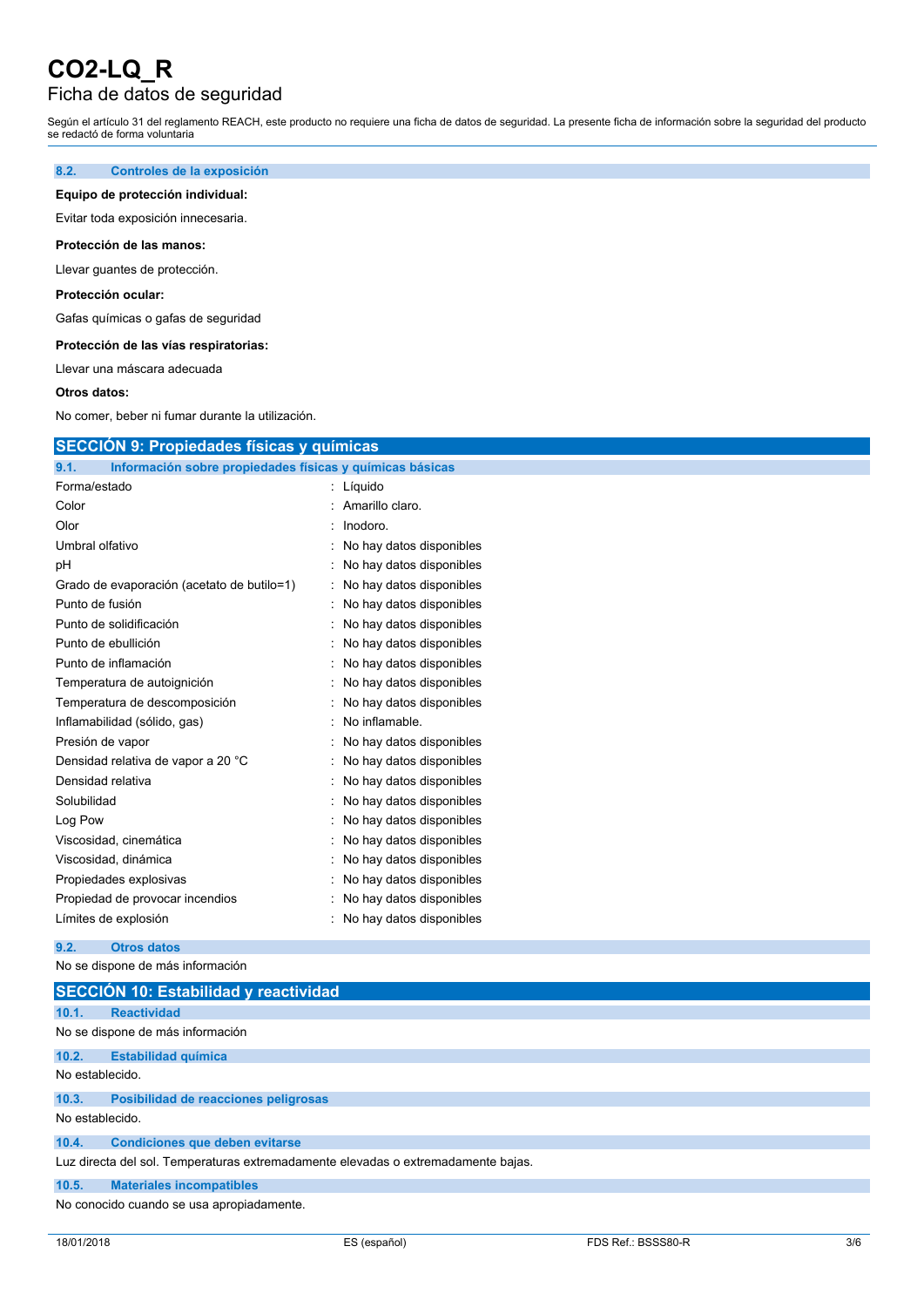## Ficha de datos de seguridad

Según el artículo 31 del reglamento REACH, este producto no requiere una ficha de datos de seguridad. La presente ficha de información sobre la seguridad del producto se redactó de forma voluntaria

| 10.6.<br>Productos de descomposición peligrosos                                                                     |                                                                                      |  |  |
|---------------------------------------------------------------------------------------------------------------------|--------------------------------------------------------------------------------------|--|--|
| No se generan productos de descomposición peligrosos conocidos.                                                     |                                                                                      |  |  |
|                                                                                                                     |                                                                                      |  |  |
| SECCIÓN 11: Información toxicológica                                                                                |                                                                                      |  |  |
| 11.1.<br>Información sobre los efectos toxicológicos                                                                |                                                                                      |  |  |
| Toxicidad aguda (oral)                                                                                              | : No clasificado                                                                     |  |  |
| Toxicidad aguda (cutánea)                                                                                           | No clasificado                                                                       |  |  |
| Toxicidad aguda (inhalación)                                                                                        | No clasificado                                                                       |  |  |
| Corrosión o irritación cutáneas                                                                                     | : No clasificado                                                                     |  |  |
| Indicaciones complementarias<br>: A la vista de los datos disponibles, no se cumplen los criterios de clasificación |                                                                                      |  |  |
| Lesiones oculares graves o irritación ocular                                                                        | No clasificado                                                                       |  |  |
| Indicaciones complementarias                                                                                        | : A la vista de los datos disponibles, no se cumplen los criterios de clasificación  |  |  |
| Sensibilización respiratoria o cutánea                                                                              | No clasificado                                                                       |  |  |
| Indicaciones complementarias                                                                                        | : A la vista de los datos disponibles, no se cumplen los criterios de clasificación  |  |  |
| Mutagenicidad en células germinales                                                                                 | : No clasificado                                                                     |  |  |
| Indicaciones complementarias                                                                                        | : A la vista de los datos disponibles, no se cumplen los criterios de clasificación  |  |  |
| Carcinogenicidad                                                                                                    | No clasificado                                                                       |  |  |
| Indicaciones complementarias                                                                                        | : A la vista de los datos disponibles, no se cumplen los criterios de clasificación  |  |  |
| Toxicidad para la reproducción                                                                                      | No clasificado                                                                       |  |  |
| Indicaciones complementarias                                                                                        | : A la vista de los datos disponibles, no se cumplen los criterios de clasificación  |  |  |
| Toxicidad específica en determinados órganos<br>(STOT) - exposición única                                           | : No clasificado                                                                     |  |  |
| Indicaciones complementarias                                                                                        | : A la vista de los datos disponibles, no se cumplen los criterios de clasificación  |  |  |
| Toxicidad específica en determinados órganos<br>(STOT) - exposición repetida                                        | : No clasificado                                                                     |  |  |
| Indicaciones complementarias                                                                                        | : A la vista de los datos disponibles, no se cumplen los criterios de clasificación  |  |  |
| Peligro por aspiración                                                                                              | : No clasificado                                                                     |  |  |
| Indicaciones complementarias                                                                                        | : A la vista de los datos disponibles, no se cumplen los criterios de clasificación  |  |  |
| Efectos adversos y posibles síntomas para la<br>salud humana                                                        | : A la vista de los datos disponibles, no se cumplen los criterios de clasificación. |  |  |

| SECCIÓN 12: Información ecológica |                |  |
|-----------------------------------|----------------|--|
| 12.1.<br><b>Toxicidad</b>         |                |  |
| Toxicidad acuática aguda          | No clasificado |  |
| Toxicidad acuática crónica        | No clasificado |  |

| 12.2.<br>Persistencia y degradabilidad                        |                                           |                                                                                                |     |
|---------------------------------------------------------------|-------------------------------------------|------------------------------------------------------------------------------------------------|-----|
| CO2-LQ R                                                      |                                           |                                                                                                |     |
| Persistencia y degradabilidad                                 | No establecido.                           |                                                                                                |     |
| Potencial de bioacumulación<br>12.3.                          |                                           |                                                                                                |     |
| CO2-LQ R                                                      |                                           |                                                                                                |     |
| Potencial de bioacumulación                                   | No establecido                            |                                                                                                |     |
| 12.4.<br>Movilidad en el suelo                                |                                           |                                                                                                |     |
| No se dispone de más información                              |                                           |                                                                                                |     |
| 12.5.<br>Resultados de la valoración PBT y mPmB               |                                           |                                                                                                |     |
| No se dispone de más información                              |                                           |                                                                                                |     |
| 12.6.<br><b>Otros efectos adversos</b>                        |                                           |                                                                                                |     |
| Indicaciones complementarias                                  | : Evitar su liberación al medio ambiente. |                                                                                                |     |
| <b>SECCIÓN 13: Consideraciones relativas a la eliminación</b> |                                           |                                                                                                |     |
| 13.1.<br>Métodos para el tratamiento de residuos              |                                           |                                                                                                |     |
| Recomendaciones para la eliminación de<br>productos/envases   |                                           | : Destruir cumpliendo las condiciones de seguridad exigidas por la legislación local/nacional. |     |
| Ecología - residuos                                           | : Evitar su liberación al medio ambiente. |                                                                                                |     |
| 18/01/2018                                                    | ES (español)                              | FDS Ref.: BSSS80-R                                                                             | 4/6 |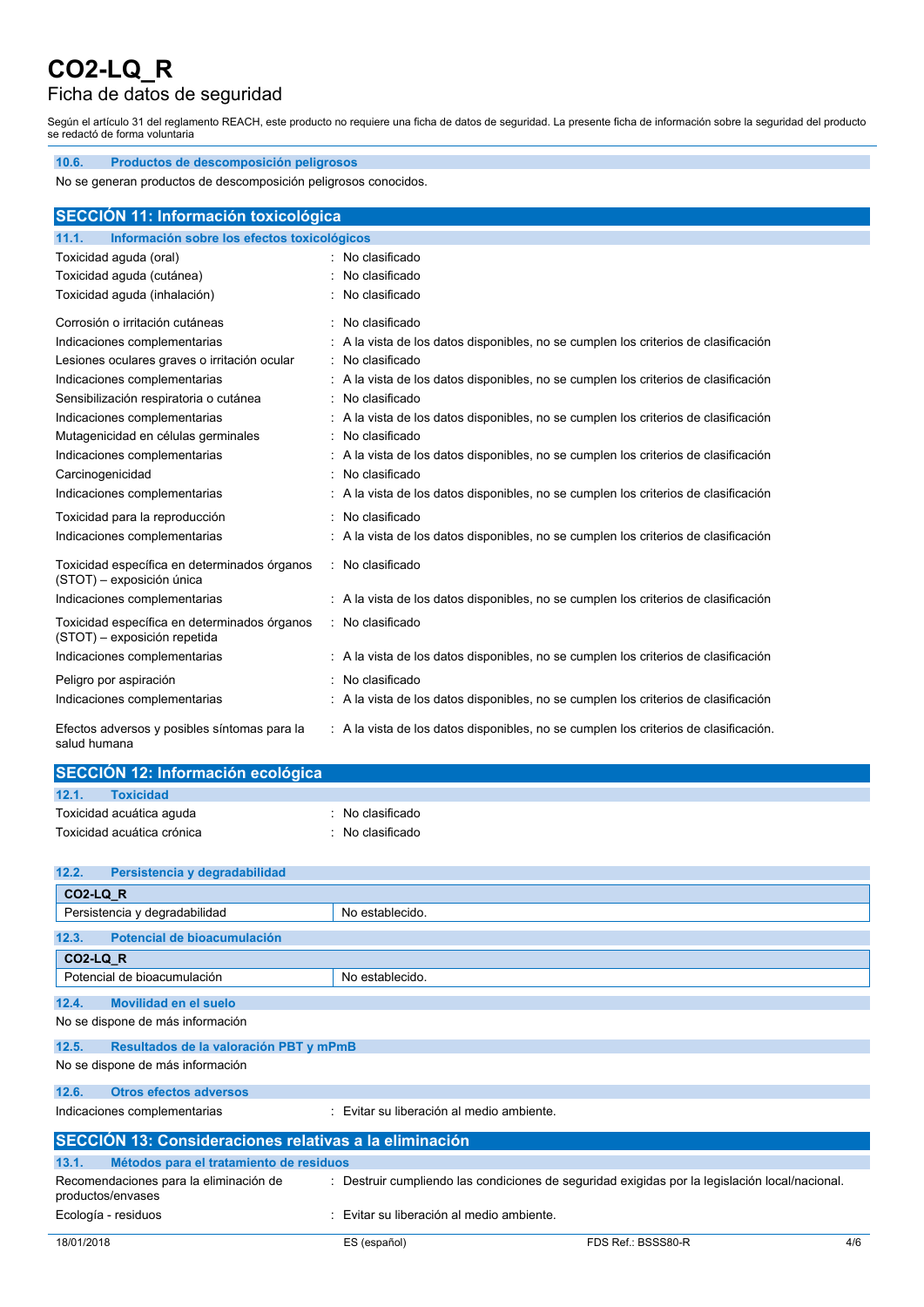## Ficha de datos de seguridad

Según el artículo 31 del reglamento REACH, este producto no requiere una ficha de datos de seguridad. La presente ficha de información sobre la seguridad del producto se redactó de forma voluntaria

| SECCIÓN 14: Información relativa al transporte                                                                                                                                                                        |                                                                                  |  |
|-----------------------------------------------------------------------------------------------------------------------------------------------------------------------------------------------------------------------|----------------------------------------------------------------------------------|--|
| Según los requisitos de ADR / RID / IMDG / IATA / ADN                                                                                                                                                                 |                                                                                  |  |
| 14.1.<br><b>Número ONU</b>                                                                                                                                                                                            |                                                                                  |  |
| N° ONU (ADR)<br>N° ONU (IMDG)<br>N° ONU (IATA)<br>N° ONU (ADN)<br>N° ONU (RID)                                                                                                                                        | : No aplicable<br>No aplicable<br>No aplicable<br>No aplicable<br>No aplicable   |  |
| 14.2.<br>Designación oficial de transporte de las Naciones Unidas                                                                                                                                                     |                                                                                  |  |
| Designación oficial de transporte (ADR)<br>Designación oficial de transporte (IMDG)<br>Designación oficial de transporte (IATA)<br>Designación oficial de transporte (ADN)<br>Designación oficial de transporte (RID) | No aplicable<br>No aplicable<br>No aplicable<br>No aplicable<br>: No aplicable   |  |
| 14.3.<br>Clase(s) de peligro para el transporte                                                                                                                                                                       |                                                                                  |  |
| ADR<br>Clase(s) de peligro para el transporte (ADR)                                                                                                                                                                   | : No aplicable                                                                   |  |
| <b>IMDG</b><br>Clase(s) de peligro para el transporte (IMDG)                                                                                                                                                          | : No aplicable                                                                   |  |
| <b>IATA</b><br>Clase(s) de peligro para el transporte (IATA)                                                                                                                                                          | : No aplicable                                                                   |  |
| ADN<br>Clase(s) de peligro para el transporte (ADN)                                                                                                                                                                   | : No aplicable                                                                   |  |
| <b>RID</b><br>Clase(s) de peligro para el transporte (RID)                                                                                                                                                            | : No aplicable                                                                   |  |
| 14.4.<br>Grupo de embalaje<br>Grupo de embalaje (ADR)<br>Grupo de embalaje (IMDG)<br>Grupo de embalaje (IATA)<br>Grupo de embalaje (ADN)<br>Grupo de embalaje (RID)                                                   | : No aplicable<br>No aplicable<br>No aplicable<br>No aplicable<br>: No aplicable |  |
| 14.5.<br>Peligros para el medio ambiente<br>Peligroso para el medio ambiente<br>Contaminante marino<br>Otros datos                                                                                                    | : No<br><b>No</b><br>: No se dispone de información adicional                    |  |

#### **14.6. Precauciones particulares para los usuarios**

#### **- Transporte por vía terrestre**

- No hay datos disponibles
- **- Transporte marítimo**

No hay datos disponibles

**- Transporte aéreo**

No hay datos disponibles

**- Transporte por vía fluvial** No hay datos disponibles

**- Transporte ferroviario**

No hay datos disponibles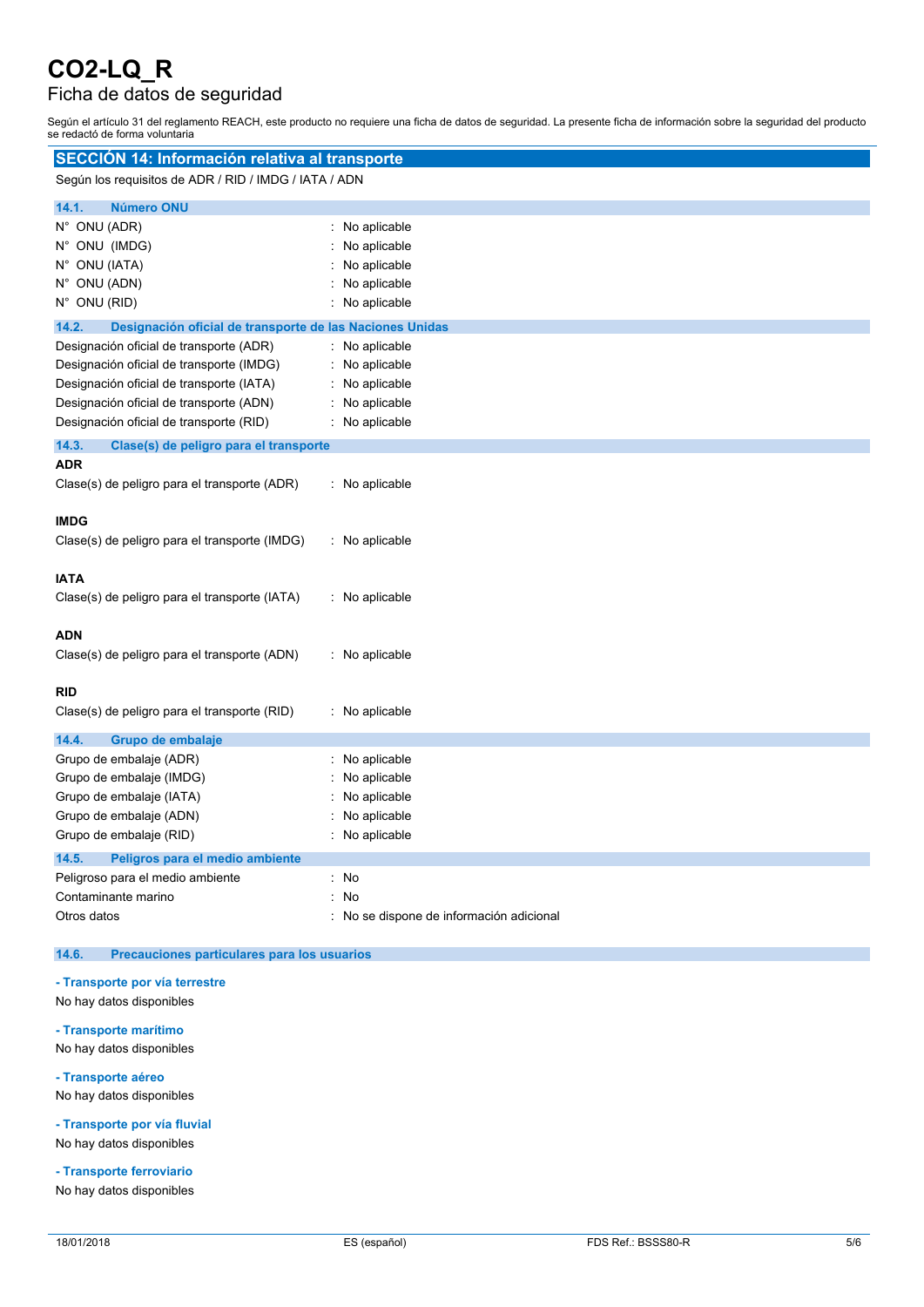### Ficha de datos de seguridad

Según el artículo 31 del reglamento REACH, este producto no requiere una ficha de datos de seguridad. La presente ficha de información sobre la seguridad del producto se redactó de forma voluntaria

| 14.7.        | Transporte a granel con arregio al anexo II del Convenio MARPOL y el Código IBC |  |  |
|--------------|---------------------------------------------------------------------------------|--|--|
| No aplicable |                                                                                 |  |  |
|              | SECCIÓN 15: Información reglamentaria                                           |  |  |

15.1. Reglamentación y legislación en materia de seguridad, salud y medio ambiente específicas para la sustancia o la mezcla

#### **15.1.1. UE-Reglamentos**

No contiene sustancias sujetas a restricciones según el anexo XVII de REACH No contiene ninguna sustancia incluida en la lista de sustancias candidatas de REACH No contiene ninguna sustancia que figure en la lista del Anexo XIV de REACH

#### **15.1.2. Reglamentos nacionales**

No se dispone de más información

#### **15.2. Evaluación de la seguridad química**

No se ha llevado a cabo la Evaluación de la Seguridad Química

#### **SECCIÓN 16: Información adicional**

Según el artículo 31 del reglamento REACH, este producto no requiere una ficha de datos de seguridad. La presente ficha de información sobre la seguridad del producto se redactó de forma voluntaria

Fuentes de los datos : REGLAMENTO (CE) N° 1272/2008 DEL PARLAMENTO EUROPEO Y DEL CONSEJO de 16 de diciembre de 2008 sobre clasificación, etiquetado y envasado de sustancias y mezclas, y por el que se modifican y derogan las Directivas 67/548/CEE y 1999/45/CE y se modifica el Reglamento (CE) N° 1907/2006.

Otros datos : Ninguno(a).

SDS EU (Anexo II de REACH)

Esta información se basa en nuestro conocimiento actual y tiene como finalidad describir el producto para la tutela de la salud, seguridad y medio ambiente. Por lo tanto, no debe ser interpretada *como garantía de ninguna característica específica del producto*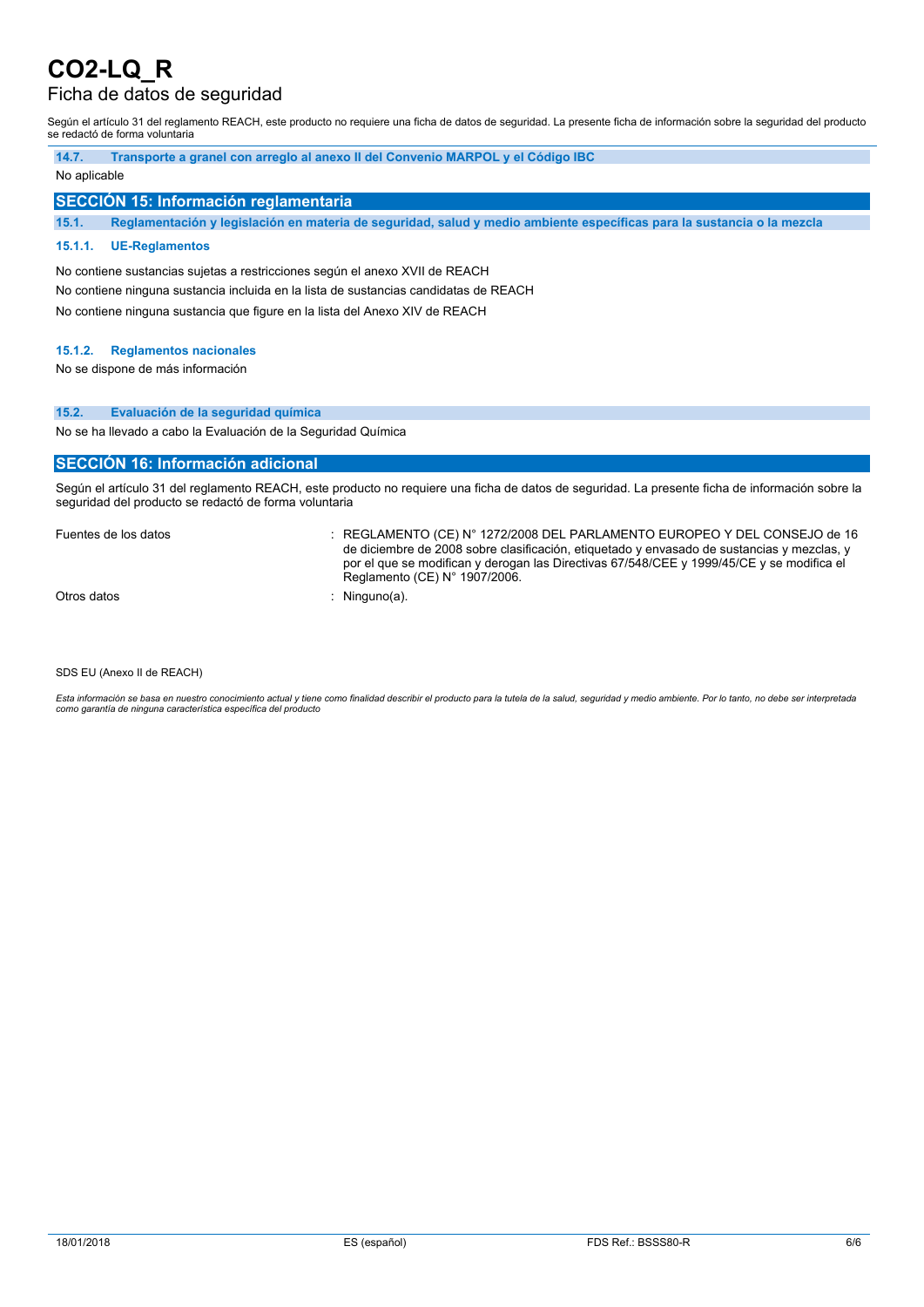

contacto con los ojos

ingestión

# **CO2-LQ\_CAL**

## Ficha de datos de seguridad

Según el artículo 31 del reglamento REACH, este producto no requiere una ficha de datos de seguridad. La presente ficha de información sobre la seguridad del producto se redactó de forma voluntaria Fecha de emisión: 27/04/2015 Fecha de revisión: 27/04/2015 Versión: 1.0

| SECCIÓN 1: Identificación de la sustancia o la mezcla y de la sociedad o la empresa                                                                                               |                                                                                                                                                                           |  |
|-----------------------------------------------------------------------------------------------------------------------------------------------------------------------------------|---------------------------------------------------------------------------------------------------------------------------------------------------------------------------|--|
| Identificador del producto<br>1.1.                                                                                                                                                |                                                                                                                                                                           |  |
| Forma del producto                                                                                                                                                                | : Mezcla                                                                                                                                                                  |  |
| Nombre del producto                                                                                                                                                               | CO2-LQ CAL                                                                                                                                                                |  |
| Grupo de productos                                                                                                                                                                | Esta FDS aplica a cualquier referencia del producto.                                                                                                                      |  |
| 1.2.                                                                                                                                                                              | Usos pertinentes identificados de la sustancia o de la mezcla y usos desaconsejados                                                                                       |  |
| 1.2.1.<br><b>Usos pertinentes identificados</b>                                                                                                                                   |                                                                                                                                                                           |  |
| Especificaciones de utilización<br>industrial/profesional                                                                                                                         | : Solo para diagnostico in vitro profesional                                                                                                                              |  |
| 1.2.2.<br>Usos desaconsejados                                                                                                                                                     |                                                                                                                                                                           |  |
| No se dispone de más información                                                                                                                                                  |                                                                                                                                                                           |  |
| 1.3.<br>Datos del proveedor de la ficha de datos de seguridad                                                                                                                     |                                                                                                                                                                           |  |
| SPINREACT, S.A.U.<br>Ctra. Santa Coloma, 7<br>E-17176 Sant Esteve de Bas (GIRONA) - SPAIN<br>T +34 972 690 800 - F +34 972 690 099<br>spinreact@spinreact.com - www.spinreact.com |                                                                                                                                                                           |  |
| 1.4.<br>Teléfono de emergencia                                                                                                                                                    |                                                                                                                                                                           |  |
| Número de emergencia                                                                                                                                                              | $: +34972690800$                                                                                                                                                          |  |
| SECCIÓN 2: Identificación de los peligros                                                                                                                                         |                                                                                                                                                                           |  |
| Clasificación de la sustancia o de la mezcla<br>2.1.                                                                                                                              |                                                                                                                                                                           |  |
| Clasificación según reglamento (UE) No. 1272/2008 [CLP]<br>No clasificado                                                                                                         |                                                                                                                                                                           |  |
| Efectos adversos fisicoquímicos, para la salud humana y el medio ambiente<br>No se dispone de más información                                                                     |                                                                                                                                                                           |  |
| 2.2.<br>Elementos de la etiqueta                                                                                                                                                  |                                                                                                                                                                           |  |
| Etiquetado según el Reglamento (CE) Nº 1272/2008 [CLP]<br>Etiquetado no aplicable                                                                                                 |                                                                                                                                                                           |  |
| 2.3.<br><b>Otros peligros</b>                                                                                                                                                     |                                                                                                                                                                           |  |
| Otros peligros que no conllevan clasificación                                                                                                                                     | : Ninguno en condiciones normales.                                                                                                                                        |  |
| <b>SECCIÓN 3: Composición/información sobre los componentes</b>                                                                                                                   |                                                                                                                                                                           |  |
| 3.1.<br><b>Sustancias</b>                                                                                                                                                         |                                                                                                                                                                           |  |
| No aplicable                                                                                                                                                                      |                                                                                                                                                                           |  |
| 3.2.<br><b>Mezclas</b>                                                                                                                                                            |                                                                                                                                                                           |  |
| Esta mezcla no contiene ninguna sustancia a mencionar según los criterios de la sección 3.2 del Anexo II del Reglamento REACH                                                     |                                                                                                                                                                           |  |
| <b>SECCIÓN 4: Primeros auxilios</b>                                                                                                                                               |                                                                                                                                                                           |  |
| Descripción de los primeros auxilios<br>4.1.                                                                                                                                      |                                                                                                                                                                           |  |
| Medidas de primeros auxilios general                                                                                                                                              | No administrar nada por vía oral a las personas en estado de inconsciencia. En caso de<br>malestar consultar a un médico (mostrarle la etiqueta siempre que sea posible). |  |
| Medidas de primeros auxilios en caso de<br>inhalación                                                                                                                             | Hacer respirar aire fresco. Colocar a la víctima en reposo.                                                                                                               |  |
| Medidas de primeros auxilios en caso de<br>contacto con la piel                                                                                                                   | Retirar la ropa afectada y lavar las zonas de piel expuestas con un jabón suave y agua; a<br>continuación, enjuagar con agua caliente.                                    |  |
| Medidas de primeros auxilios en caso de                                                                                                                                           | Enjuagar inmediatamente con agua abundante. Consúltese con el médico si persiste el dolor o                                                                               |  |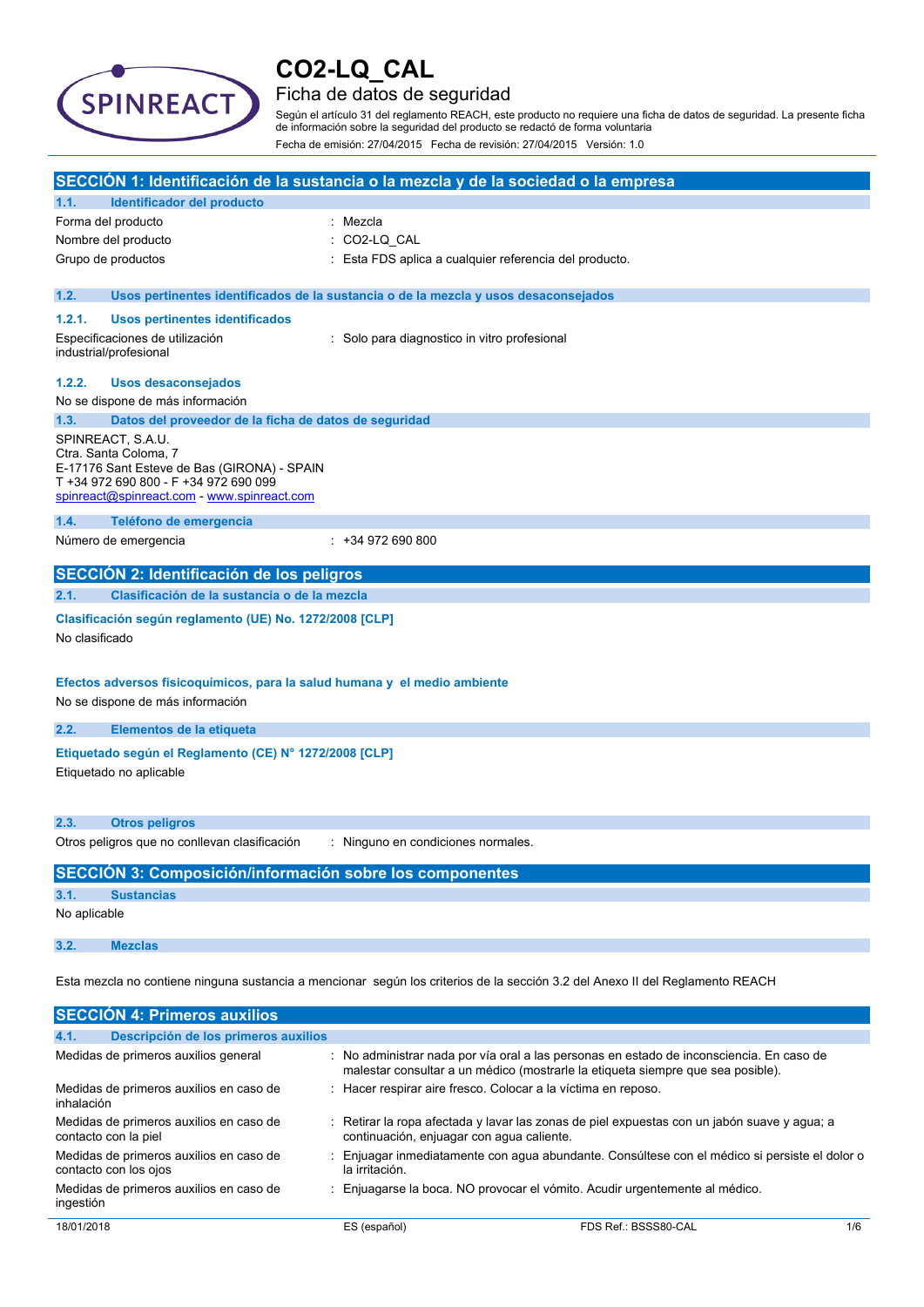### Ficha de datos de seguridad

Según el artículo 31 del reglamento REACH, este producto no requiere una ficha de datos de seguridad. La presente ficha de información sobre la seguridad del producto se redactó de forma voluntaria

| 4.2.                                                                                     | Principales síntomas y efectos, agudos y retardados<br>Síntomas/efectos<br>: No se considera peligroso en condiciones normales de utilización.                                                                                                                                    |                                                                          |                                                                                                                                                                                                                                                                                           |                                                                                                                                             |
|------------------------------------------------------------------------------------------|-----------------------------------------------------------------------------------------------------------------------------------------------------------------------------------------------------------------------------------------------------------------------------------|--------------------------------------------------------------------------|-------------------------------------------------------------------------------------------------------------------------------------------------------------------------------------------------------------------------------------------------------------------------------------------|---------------------------------------------------------------------------------------------------------------------------------------------|
| 4.3.                                                                                     | Indicación de toda atención médica y de los tratamientos especiales que deban dispensarse inmediatamente                                                                                                                                                                          |                                                                          |                                                                                                                                                                                                                                                                                           |                                                                                                                                             |
|                                                                                          | No se dispone de más información                                                                                                                                                                                                                                                  |                                                                          |                                                                                                                                                                                                                                                                                           |                                                                                                                                             |
|                                                                                          | <b>SECCIÓN 5: Medidas de lucha contra incendios</b>                                                                                                                                                                                                                               |                                                                          |                                                                                                                                                                                                                                                                                           |                                                                                                                                             |
| 5.1.                                                                                     | <b>Medios de extinción</b>                                                                                                                                                                                                                                                        |                                                                          |                                                                                                                                                                                                                                                                                           |                                                                                                                                             |
|                                                                                          | Medios de extinción apropiados                                                                                                                                                                                                                                                    |                                                                          | : Espuma. Polvo seco. Dióxido de carbono. Agua pulverizada. Arena.                                                                                                                                                                                                                        |                                                                                                                                             |
|                                                                                          | Medios de extinción no apropiados                                                                                                                                                                                                                                                 |                                                                          | : No utilizar flujos de agua potentes.                                                                                                                                                                                                                                                    |                                                                                                                                             |
| 5.2.                                                                                     | Peligros específicos derivados de la sustancia o la mezcla                                                                                                                                                                                                                        |                                                                          |                                                                                                                                                                                                                                                                                           |                                                                                                                                             |
|                                                                                          | No se dispone de más información                                                                                                                                                                                                                                                  |                                                                          |                                                                                                                                                                                                                                                                                           |                                                                                                                                             |
|                                                                                          |                                                                                                                                                                                                                                                                                   |                                                                          |                                                                                                                                                                                                                                                                                           |                                                                                                                                             |
| 5.3.                                                                                     |                                                                                                                                                                                                                                                                                   |                                                                          | Recomendaciones para el personal de lucha contra incendios                                                                                                                                                                                                                                |                                                                                                                                             |
| Instrucciones para extinción de incendio<br>Protección durante la extinción de incendios |                                                                                                                                                                                                                                                                                   | de extinción de incendios contaminen el medio ambiente.<br>respiratoria. | Enfriar los contenedores expuestos mediante agua pulverizada o nebulizada. Sea prudente a<br>la hora de extinguir cualquier incendio de productos químicos. Evitar que las aguas residuales<br>No entrar en la zona de fuego sin el equipo de protección adecuado, incluida la protección |                                                                                                                                             |
|                                                                                          | SECCIÓN 6: Medidas en caso de vertido accidental                                                                                                                                                                                                                                  |                                                                          |                                                                                                                                                                                                                                                                                           |                                                                                                                                             |
| 6.1.                                                                                     |                                                                                                                                                                                                                                                                                   |                                                                          | Precauciones personales, equipo de protección y procedimientos de emergencia                                                                                                                                                                                                              |                                                                                                                                             |
|                                                                                          |                                                                                                                                                                                                                                                                                   |                                                                          |                                                                                                                                                                                                                                                                                           |                                                                                                                                             |
| 6.1.1.                                                                                   |                                                                                                                                                                                                                                                                                   |                                                                          | Para el personal que no forma parte de los servicios de emergencia                                                                                                                                                                                                                        |                                                                                                                                             |
|                                                                                          | Procedimientos de emergencia                                                                                                                                                                                                                                                      |                                                                          | : Evacuar el personal no necesario.                                                                                                                                                                                                                                                       |                                                                                                                                             |
| 6.1.2.                                                                                   | Para el personal de emergencia                                                                                                                                                                                                                                                    |                                                                          |                                                                                                                                                                                                                                                                                           |                                                                                                                                             |
|                                                                                          | Equipo de protección                                                                                                                                                                                                                                                              |                                                                          | Proporcionar una protección adecuada a los equipos de limpieza.                                                                                                                                                                                                                           |                                                                                                                                             |
|                                                                                          | Procedimientos de emergencia                                                                                                                                                                                                                                                      |                                                                          | : Ventilar la zona.                                                                                                                                                                                                                                                                       |                                                                                                                                             |
|                                                                                          |                                                                                                                                                                                                                                                                                   |                                                                          |                                                                                                                                                                                                                                                                                           |                                                                                                                                             |
| 6.2.                                                                                     | Precauciones relativas al medio ambiente                                                                                                                                                                                                                                          |                                                                          |                                                                                                                                                                                                                                                                                           |                                                                                                                                             |
|                                                                                          |                                                                                                                                                                                                                                                                                   |                                                                          |                                                                                                                                                                                                                                                                                           | Evitar la penetración en alcantarillas y aguas potables. Advertir a las autoridades si el líquido penetra en sumideros o en aguas públicas. |
| 6.3.                                                                                     | Métodos y material de contención y de limpieza                                                                                                                                                                                                                                    |                                                                          |                                                                                                                                                                                                                                                                                           |                                                                                                                                             |
|                                                                                          | Procedimientos de limpieza<br>: Absorber inmediatamente el producto derramado mediante sólidos inertes como arcilla o tierra<br>de diatomeas. Recoger el vertido. Almacenar alejado de otros materiales.                                                                          |                                                                          |                                                                                                                                                                                                                                                                                           |                                                                                                                                             |
| 6.4.                                                                                     | Referencia a otras secciones                                                                                                                                                                                                                                                      |                                                                          |                                                                                                                                                                                                                                                                                           |                                                                                                                                             |
|                                                                                          | Ver la Sección 8. Control de exposición/protección individual.                                                                                                                                                                                                                    |                                                                          |                                                                                                                                                                                                                                                                                           |                                                                                                                                             |
|                                                                                          | <b>SECCIÓN 7: Manipulación y almacenamiento</b>                                                                                                                                                                                                                                   |                                                                          |                                                                                                                                                                                                                                                                                           |                                                                                                                                             |
| 7.1.                                                                                     | Precauciones para una manipulación segura                                                                                                                                                                                                                                         |                                                                          |                                                                                                                                                                                                                                                                                           |                                                                                                                                             |
|                                                                                          | Precauciones para una manipulación segura<br>: Lavarse las manos y otras zonas expuestas con un jabón suave y con agua antes de comer,<br>beber y fumar o de abandonar el trabajo. Garantizar una buena ventilación de la zona de<br>trabajo para evitar la formación de vapores. |                                                                          |                                                                                                                                                                                                                                                                                           |                                                                                                                                             |
| 7.2.                                                                                     |                                                                                                                                                                                                                                                                                   |                                                                          | Condiciones de almacenamiento seguro, incluidas posibles incompatibilidades                                                                                                                                                                                                               |                                                                                                                                             |
|                                                                                          | : Consérvese únicamente en el recipiente de origen, en lugar fresco y bien ventilado lejos de :<br>Condiciones de almacenamiento<br>Fuentes de calor. Mantener los envases cerrados cuando no se estén utilizando.                                                                |                                                                          |                                                                                                                                                                                                                                                                                           |                                                                                                                                             |
|                                                                                          | Productos incompatibles                                                                                                                                                                                                                                                           |                                                                          | Bases fuertes. Acidos fuertes.                                                                                                                                                                                                                                                            |                                                                                                                                             |
|                                                                                          | Materiales incompatibles                                                                                                                                                                                                                                                          |                                                                          | : Fuentes de ignición. Luz directa del sol.                                                                                                                                                                                                                                               |                                                                                                                                             |
| 7.3.                                                                                     | Usos específicos finales                                                                                                                                                                                                                                                          |                                                                          |                                                                                                                                                                                                                                                                                           |                                                                                                                                             |
|                                                                                          | No se dispone de más información                                                                                                                                                                                                                                                  |                                                                          |                                                                                                                                                                                                                                                                                           |                                                                                                                                             |
|                                                                                          |                                                                                                                                                                                                                                                                                   |                                                                          |                                                                                                                                                                                                                                                                                           |                                                                                                                                             |
|                                                                                          |                                                                                                                                                                                                                                                                                   |                                                                          | SECCIÓN 8: Controles de exposición/protección individual                                                                                                                                                                                                                                  |                                                                                                                                             |
|                                                                                          | 8.1.<br>Parámetros de control                                                                                                                                                                                                                                                     |                                                                          |                                                                                                                                                                                                                                                                                           |                                                                                                                                             |
|                                                                                          | Azida sódica (26628-22-8)                                                                                                                                                                                                                                                         |                                                                          |                                                                                                                                                                                                                                                                                           |                                                                                                                                             |
| UE                                                                                       |                                                                                                                                                                                                                                                                                   | Nombre local                                                             |                                                                                                                                                                                                                                                                                           | Sodium azide                                                                                                                                |
| UE                                                                                       |                                                                                                                                                                                                                                                                                   | IOELV TWA (mg/m <sup>3</sup> )                                           |                                                                                                                                                                                                                                                                                           | $0,1 \,\mathrm{mg/m^3}$                                                                                                                     |
| UE                                                                                       |                                                                                                                                                                                                                                                                                   | IOELV STEL (mg/m <sup>3</sup> )                                          |                                                                                                                                                                                                                                                                                           | $0,3$ mg/m <sup>3</sup>                                                                                                                     |
| UE                                                                                       |                                                                                                                                                                                                                                                                                   | Notas                                                                    |                                                                                                                                                                                                                                                                                           | Skin                                                                                                                                        |
| España                                                                                   |                                                                                                                                                                                                                                                                                   | Nombre local                                                             |                                                                                                                                                                                                                                                                                           | Azida de sodio (Aziduro de sodio; Trinitruro de sodio)                                                                                      |
| España                                                                                   |                                                                                                                                                                                                                                                                                   | $VLA-ED$ (mg/m <sup>3</sup> )                                            |                                                                                                                                                                                                                                                                                           | 0,1 mg/m <sup>3</sup> Vía dérmica, VLI                                                                                                      |
| España                                                                                   |                                                                                                                                                                                                                                                                                   | VLA-EC (mg/m <sup>3</sup> )                                              |                                                                                                                                                                                                                                                                                           | 0,3 mg/m <sup>3</sup> Vía dérmica, VLI                                                                                                      |
| España                                                                                   |                                                                                                                                                                                                                                                                                   | Notas                                                                    |                                                                                                                                                                                                                                                                                           | vía dérmica, VLI                                                                                                                            |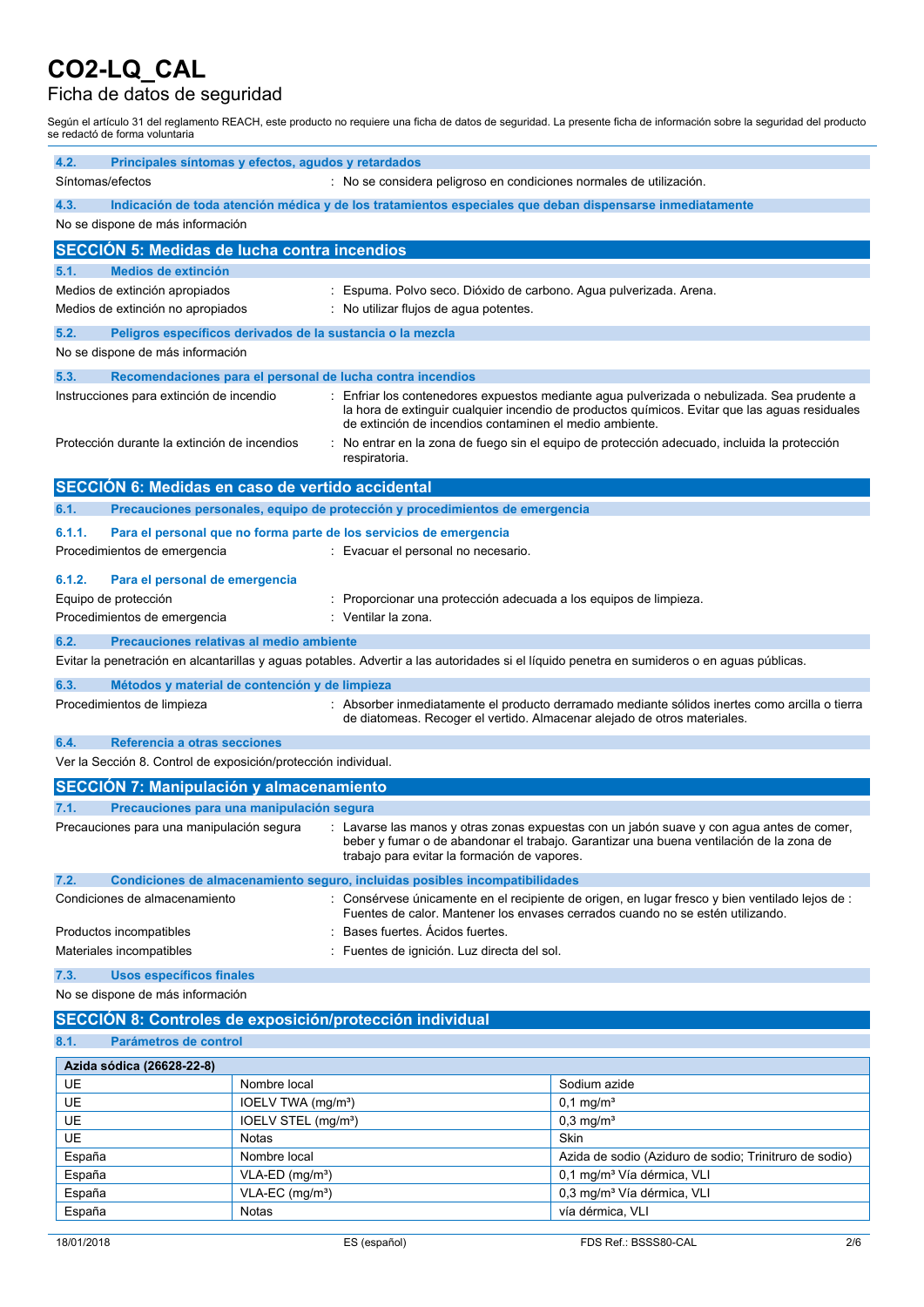### Ficha de datos de seguridad

Según el artículo 31 del reglamento REACH, este producto no requiere una ficha de datos de seguridad. La presente ficha de información sobre la seguridad del producto se redactó de forma voluntaria

#### **8.2. Controles de la exposición**

#### **Equipo de protección individual:**

Evitar toda exposición innecesaria.

#### **Protección de las manos:**

Llevar guantes de protección.

#### **Protección ocular:**

Gafas químicas o gafas de seguridad

#### **Protección de las vías respiratorias:**

Llevar una máscara adecuada

#### **Otros datos:**

No comer, beber ni fumar durante la utilización.

## **SECCIÓN 9: Propiedades físicas y químicas**

| 9.1.<br>Información sobre propiedades físicas y químicas básicas |                          |
|------------------------------------------------------------------|--------------------------|
| Forma/estado                                                     | Líquido<br>÷             |
| Color                                                            | Incoloro.                |
| Olor                                                             | Inodoro.                 |
| Umbral olfativo                                                  | No hay datos disponibles |
| рH                                                               | No hay datos disponibles |
| Grado de evaporación (acetato de butilo=1)                       | No hay datos disponibles |
| Punto de fusión                                                  | No hay datos disponibles |
| Punto de solidificación                                          | No hay datos disponibles |
| Punto de ebullición                                              | No hay datos disponibles |
| Punto de inflamación                                             | No hay datos disponibles |
| Temperatura de autoignición                                      | No hay datos disponibles |
| Temperatura de descomposición                                    | No hay datos disponibles |
| Inflamabilidad (sólido, gas)                                     | No inflamable.           |
| Presión de vapor                                                 | No hay datos disponibles |
| Densidad relativa de vapor a 20 °C                               | No hay datos disponibles |
| Densidad relativa                                                | No hay datos disponibles |
| Solubilidad                                                      | No hay datos disponibles |
| Log Pow                                                          | No hay datos disponibles |
| Viscosidad, cinemática                                           | No hay datos disponibles |
| Viscosidad, dinámica                                             | No hay datos disponibles |
| Propiedades explosivas                                           | No hay datos disponibles |
| Propiedad de provocar incendios                                  | No hay datos disponibles |
| Límites de explosión                                             | No hay datos disponibles |

#### **9.2. Otros datos**

No se dispone de más información

|                 | SECCIÓN 10: Estabilidad y reactividad                                             |  |
|-----------------|-----------------------------------------------------------------------------------|--|
| 10.1.           | <b>Reactividad</b>                                                                |  |
|                 | No se dispone de más información                                                  |  |
| 10.2.           | <b>Estabilidad química</b>                                                        |  |
| No establecido. |                                                                                   |  |
| 10.3.           | Posibilidad de reacciones peligrosas                                              |  |
| No establecido. |                                                                                   |  |
| 10.4.           | <b>Condiciones que deben evitarse</b>                                             |  |
|                 | Luz directa del sol. Temperaturas extremadamente elevadas o extremadamente bajas. |  |
| 10.5.           | <b>Materiales incompatibles</b>                                                   |  |
|                 | No conocido cuando se usa apropiadamente.                                         |  |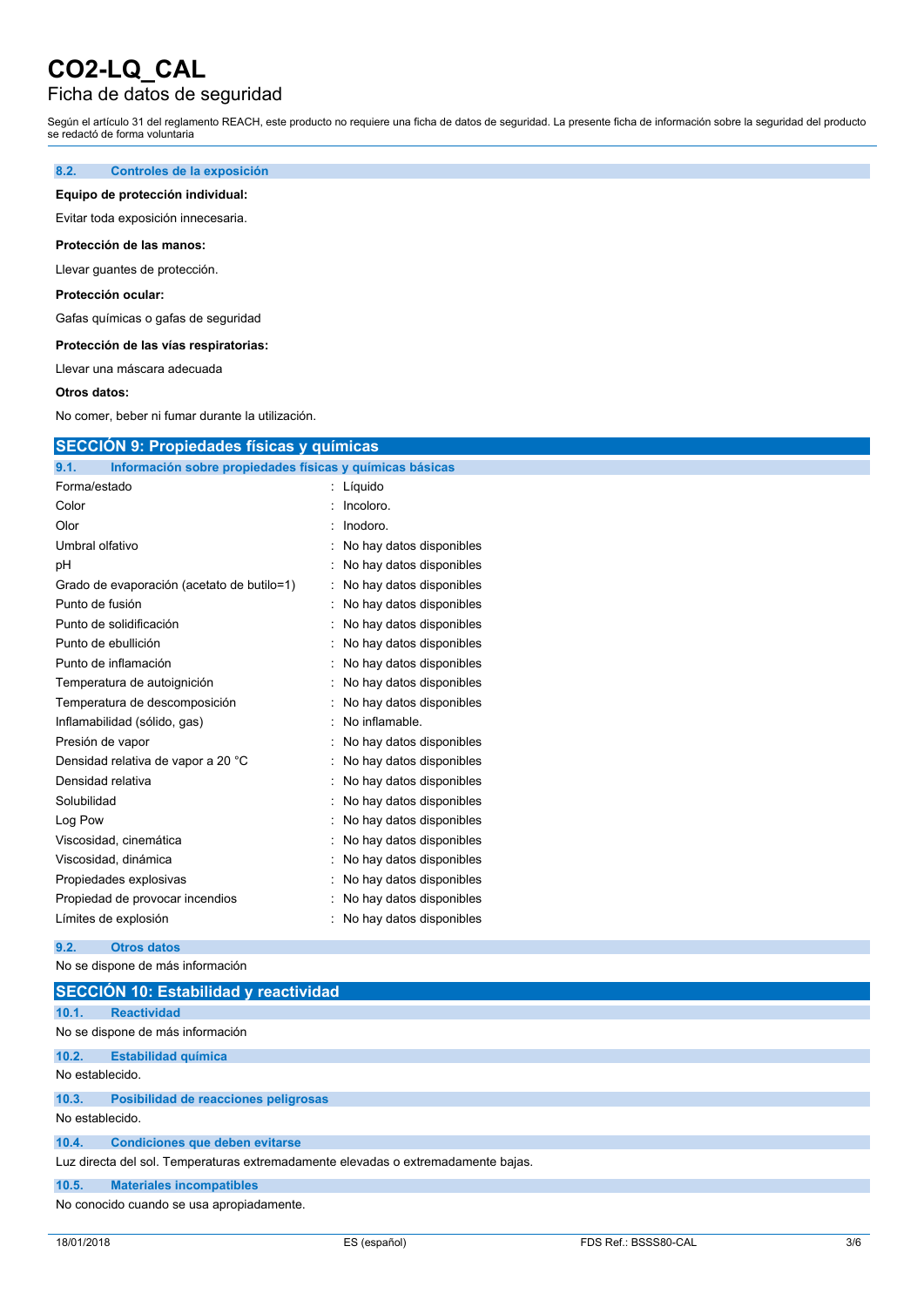ł,

## Ficha de datos de seguridad

Según el artículo 31 del reglamento REACH, este producto no requiere una ficha de datos de seguridad. La presente ficha de información sobre la seguridad del producto se redactó de forma voluntaria

| 10.6.<br>Productos de descomposición peligrosos                                                                     |                                                                                      |  |  |
|---------------------------------------------------------------------------------------------------------------------|--------------------------------------------------------------------------------------|--|--|
| No se generan productos de descomposición peligrosos conocidos.                                                     |                                                                                      |  |  |
|                                                                                                                     |                                                                                      |  |  |
| SECCIÓN 11: Información toxicológica                                                                                |                                                                                      |  |  |
| Información sobre los efectos toxicológicos<br>11.1.                                                                |                                                                                      |  |  |
| Toxicidad aguda (oral)                                                                                              | : No clasificado                                                                     |  |  |
| Toxicidad aguda (cutánea)                                                                                           | : No clasificado                                                                     |  |  |
| Toxicidad aguda (inhalación)                                                                                        | No clasificado                                                                       |  |  |
| Corrosión o irritación cutáneas                                                                                     | : No clasificado                                                                     |  |  |
| Indicaciones complementarias                                                                                        | : A la vista de los datos disponibles, no se cumplen los criterios de clasificación  |  |  |
| Lesiones oculares graves o irritación ocular                                                                        | : No clasificado                                                                     |  |  |
| Indicaciones complementarias<br>: A la vista de los datos disponibles, no se cumplen los criterios de clasificación |                                                                                      |  |  |
| : No clasificado<br>Sensibilización respiratoria o cutánea                                                          |                                                                                      |  |  |
| Indicaciones complementarias                                                                                        | : A la vista de los datos disponibles, no se cumplen los criterios de clasificación  |  |  |
| Mutagenicidad en células germinales                                                                                 | : No clasificado                                                                     |  |  |
| Indicaciones complementarias                                                                                        | : A la vista de los datos disponibles, no se cumplen los criterios de clasificación  |  |  |
| Carcinogenicidad                                                                                                    | No clasificado                                                                       |  |  |
| Indicaciones complementarias                                                                                        | : A la vista de los datos disponibles, no se cumplen los criterios de clasificación  |  |  |
| Toxicidad para la reproducción                                                                                      | : No clasificado                                                                     |  |  |
| Indicaciones complementarias                                                                                        | : A la vista de los datos disponibles, no se cumplen los criterios de clasificación  |  |  |
| Toxicidad específica en determinados órganos<br>(STOT) - exposición única                                           | : No clasificado                                                                     |  |  |
| Indicaciones complementarias                                                                                        | : A la vista de los datos disponibles, no se cumplen los criterios de clasificación  |  |  |
| Toxicidad específica en determinados órganos<br>(STOT) - exposición repetida                                        | : No clasificado                                                                     |  |  |
| Indicaciones complementarias                                                                                        | : A la vista de los datos disponibles, no se cumplen los criterios de clasificación  |  |  |
| Peligro por aspiración                                                                                              | No clasificado                                                                       |  |  |
| Indicaciones complementarias                                                                                        | : A la vista de los datos disponibles, no se cumplen los criterios de clasificación  |  |  |
| Efectos adversos y posibles síntomas para la<br>salud humana                                                        | : A la vista de los datos disponibles, no se cumplen los criterios de clasificación. |  |  |

| SECCIÓN 12: Información ecológica |                |  |
|-----------------------------------|----------------|--|
| 12.1.<br><b>Toxicidad</b>         |                |  |
| Toxicidad acuática aguda          | No clasificado |  |
| Toxicidad acuática crónica        | No clasificado |  |

| 12.2.      | Persistencia y degradabilidad                               |                                              |                                                                                                |     |
|------------|-------------------------------------------------------------|----------------------------------------------|------------------------------------------------------------------------------------------------|-----|
|            | CO2-LQ CAL                                                  |                                              |                                                                                                |     |
|            | Persistencia y degradabilidad                               | No establecido.                              |                                                                                                |     |
| 12.3.      | Potencial de bioacumulación                                 |                                              |                                                                                                |     |
|            | CO2-LQ CAL                                                  |                                              |                                                                                                |     |
|            | Potencial de bioacumulación                                 | No establecido.                              |                                                                                                |     |
| 12.4.      | Movilidad en el suelo                                       |                                              |                                                                                                |     |
|            | No se dispone de más información                            |                                              |                                                                                                |     |
| 12.5.      | Resultados de la valoración PBT y mPmB                      |                                              |                                                                                                |     |
|            | No se dispone de más información                            |                                              |                                                                                                |     |
| 12.6.      | Otros efectos adversos                                      |                                              |                                                                                                |     |
|            | Indicaciones complementarias                                | : Evitar su liberación al medio ambiente.    |                                                                                                |     |
|            | SECCIÓN 13: Consideraciones relativas a la eliminación      |                                              |                                                                                                |     |
| 13.1.      | Métodos para el tratamiento de residuos                     |                                              |                                                                                                |     |
|            | Recomendaciones para la eliminación de<br>productos/envases |                                              | : Destruir cumpliendo las condiciones de seguridad exigidas por la legislación local/nacional. |     |
|            | Ecología - residuos                                         | Evitar su liberación al medio ambiente.<br>٠ |                                                                                                |     |
| 18/01/2018 |                                                             | ES (español)                                 | FDS Ref.: BSSS80-CAL                                                                           | 4/6 |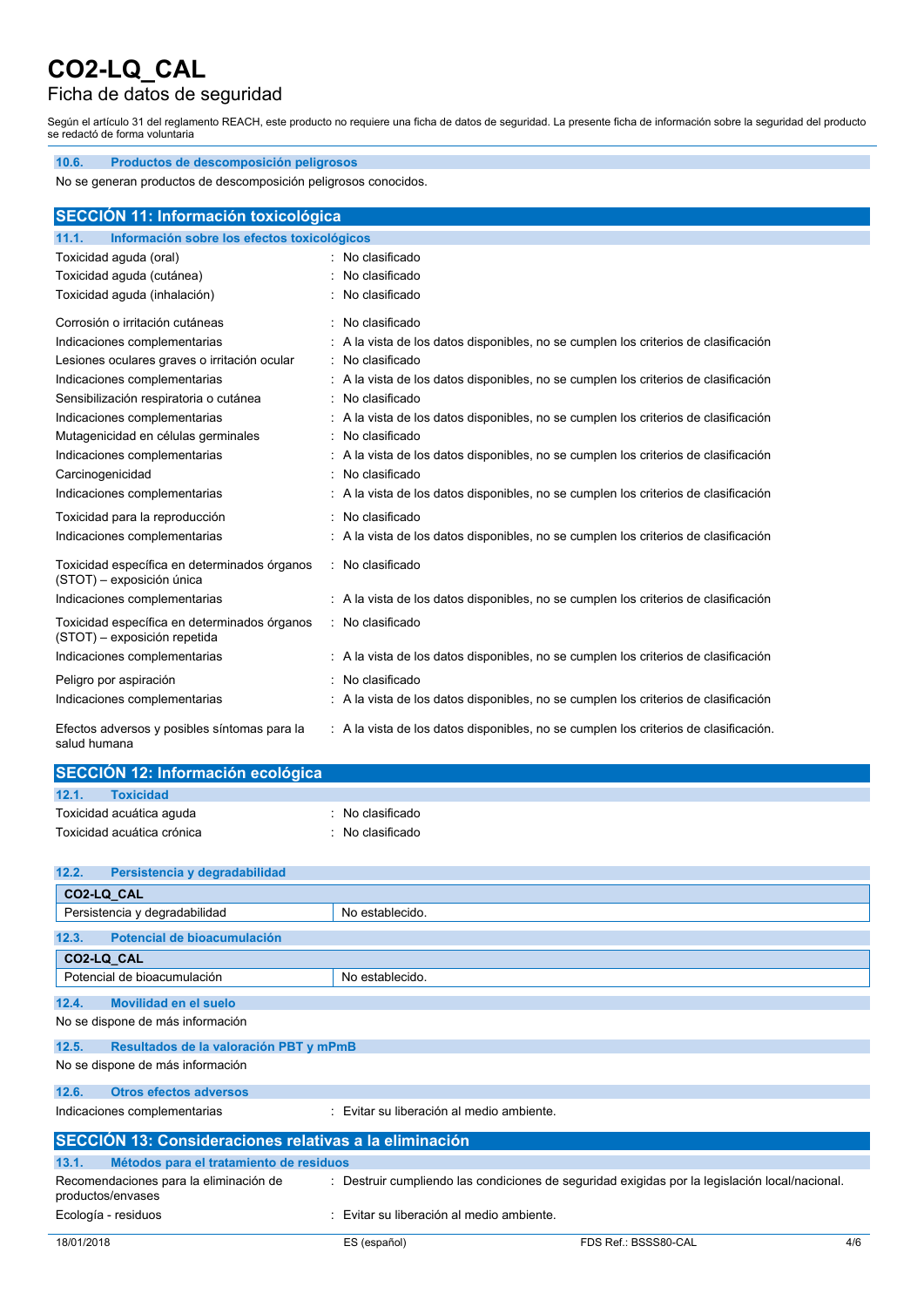## Ficha de datos de seguridad

Según el artículo 31 del reglamento REACH, este producto no requiere una ficha de datos de seguridad. La presente ficha de información sobre la seguridad del producto se redactó de forma voluntaria

| SECCIÓN 14: Información relativa al transporte                                                                                                                                                                        |                                                                                |
|-----------------------------------------------------------------------------------------------------------------------------------------------------------------------------------------------------------------------|--------------------------------------------------------------------------------|
| Según los requisitos de ADR / RID / IMDG / IATA / ADN                                                                                                                                                                 |                                                                                |
| <b>Número ONU</b><br>14.1.<br>N° ONU (ADR)<br>N° ONU (IMDG)<br>N° ONU (IATA)<br>N° ONU (ADN)<br>N° ONU (RID)                                                                                                          | No aplicable<br>No aplicable<br>No aplicable<br>No aplicable<br>No aplicable   |
| 14.2.<br>Designación oficial de transporte de las Naciones Unidas                                                                                                                                                     |                                                                                |
| Designación oficial de transporte (ADR)<br>Designación oficial de transporte (IMDG)<br>Designación oficial de transporte (IATA)<br>Designación oficial de transporte (ADN)<br>Designación oficial de transporte (RID) | No aplicable<br>No aplicable<br>No aplicable<br>No aplicable<br>No aplicable   |
| 14.3.<br>Clase(s) de peligro para el transporte                                                                                                                                                                       |                                                                                |
| <b>ADR</b><br>Clase(s) de peligro para el transporte (ADR)                                                                                                                                                            | : No aplicable                                                                 |
| <b>IMDG</b><br>Clase(s) de peligro para el transporte (IMDG)                                                                                                                                                          | : No aplicable                                                                 |
| <b>IATA</b><br>Clase(s) de peligro para el transporte (IATA)                                                                                                                                                          | : No aplicable                                                                 |
| <b>ADN</b><br>Clase(s) de peligro para el transporte (ADN)                                                                                                                                                            | : No aplicable                                                                 |
| <b>RID</b><br>Clase(s) de peligro para el transporte (RID)                                                                                                                                                            | : No aplicable                                                                 |
| 14.4.<br>Grupo de embalaje<br>Grupo de embalaje (ADR)<br>Grupo de embalaje (IMDG)<br>Grupo de embalaje (IATA)<br>Grupo de embalaje (ADN)<br>Grupo de embalaje (RID)                                                   | No aplicable<br>No aplicable<br>No aplicable<br>No aplicable<br>: No aplicable |
| 14.5.<br>Peligros para el medio ambiente<br>Peligroso para el medio ambiente<br>Contaminante marino<br>Otros datos                                                                                                    | : No<br>No<br>No se dispone de información adicional                           |

#### **14.6. Precauciones particulares para los usuarios**

#### **- Transporte por vía terrestre**

- No hay datos disponibles
- **- Transporte marítimo**

No hay datos disponibles

**- Transporte aéreo**

No hay datos disponibles

**- Transporte por vía fluvial** No hay datos disponibles

**- Transporte ferroviario**

No hay datos disponibles